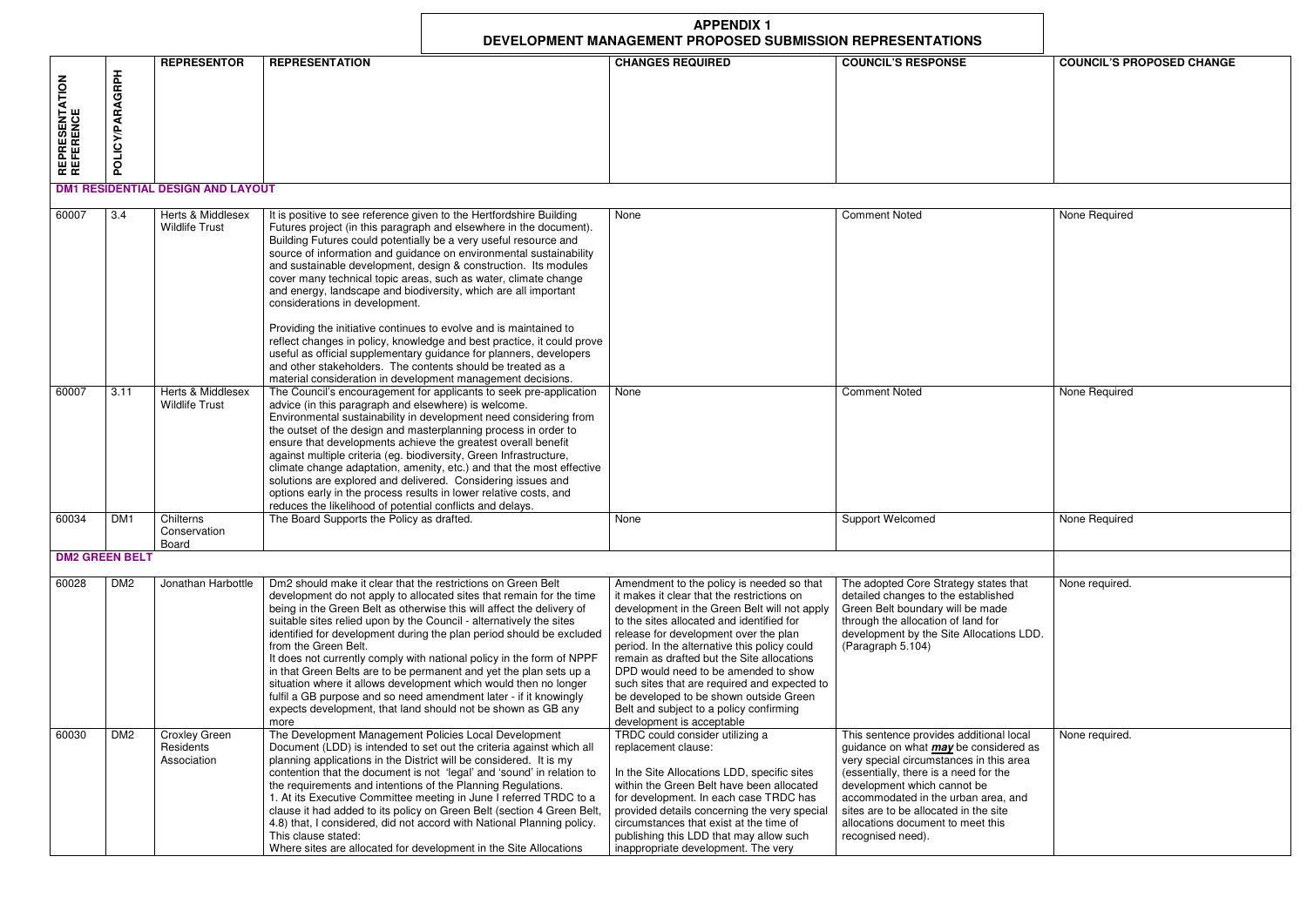|       |                 |                              | LDD, this may represent very special circumstances.<br>Insertion of the clause is only compliant with National Planning<br>Policy Framework (NPPF) if each Green Belt site that is allocated for<br>development in the Site Allocations LDD has been specifically<br>reviewed and consulted upon in relation to the following key factors:<br>1. The definition of "inappropriate development". The types of<br>exceptions are listed on Para. 89 of the NPPF.<br>2. Inappropriate Development (Para. 87 of the NPPF) should not be<br>approved except in very special circumstances.<br>3. Para. 88 of the NPPF states: 'Very special circumstances' will not<br>exist unless the potential harm to the Green Belt by reason of<br>inappropriateness, and any other harm, is clearly outweighed by<br>other considerations.<br>4. Para. 89 of the NPPF states: A local planning authority should<br>regard the construction of new buildings as inappropriate in Green<br>Belt.<br>TRDC makes no attempt to:<br>• Define site-specific "very special circumstances" anywhere within<br>the LDD*.<br>• Provide analysis as to how specific Green Belt sites have been<br>subjected to analysis of thier fulfillment of the 5 purposes and<br>intentions of Green Belt policy (Para. 80 of the NPPF)**.<br>I consider this to be a total disregard of the importance of preserving<br>Green Belt land as well as contrary to the NPPF. If TRDC does not<br>intend to consult upon and act to remove land from the Green Belt<br>(or to allocate Green Belt sites for future development and, | special circumstances were subjected to<br>extensive consultation and analysis. TRDC<br>acknowledges that the very special<br>circumstances may change during the<br>period of the LDD and that each planning<br>application relating to any one of these sites<br>will be assessed by the LPA upon its receipt<br>in order that it can be ascertained that the<br>very special circumstances, referred to by<br>the applicant, prevail.<br>I refer to Appendix 1, the NPPF section of<br>Green Belt Protection, which is quite<br>simplistic in its approach and also to the<br>following examples:<br>* See: Thurrock Borough. Inspector<br>Barrister opinion of "very special<br>circumstances relating to Green Belt<br>development application and the onus<br>placed on the LPA to adhere to National<br>Planning Policy, specifically paras. 12, 16,<br>17, 18<br>http://democracy.thurrock.gov.uk/CmisWeb<br>Public/Binary.ashx?Document=15486<br>** The aforementioned points emanated<br>from a recent Examination In Public of the<br>Local Development Framework for Selby<br>District Council (January 2012). The Green<br>Belt Background Paper can be viewed on:<br>http://www.selby.gov.uk/upload/CD22n BP | At the time of the planning application it<br>will be up to the applicant to state their<br>case and for the local planning<br>authority/Secretary of State to consider<br>where development is inappropriate in the<br>Green Belt, whether the harm by reason<br>of inappropriateness, or any other harm,<br>is clearly outweighed by other<br>considerations, so as to amount to the<br>very special circumstances necessary to<br>justify the development.<br>The Site Allocations LDD sets out the<br>very special circumstances as to why we<br>are looking at the Green Belt.<br>Detailed technical reports looking at all<br>the site specific details and constraints<br>have been done. |                                                                                                                                                                                                                            |
|-------|-----------------|------------------------------|---------------------------------------------------------------------------------------------------------------------------------------------------------------------------------------------------------------------------------------------------------------------------------------------------------------------------------------------------------------------------------------------------------------------------------------------------------------------------------------------------------------------------------------------------------------------------------------------------------------------------------------------------------------------------------------------------------------------------------------------------------------------------------------------------------------------------------------------------------------------------------------------------------------------------------------------------------------------------------------------------------------------------------------------------------------------------------------------------------------------------------------------------------------------------------------------------------------------------------------------------------------------------------------------------------------------------------------------------------------------------------------------------------------------------------------------------------------------------------------------------------------------------------------------------------------------------------------------|----------------------------------------------------------------------------------------------------------------------------------------------------------------------------------------------------------------------------------------------------------------------------------------------------------------------------------------------------------------------------------------------------------------------------------------------------------------------------------------------------------------------------------------------------------------------------------------------------------------------------------------------------------------------------------------------------------------------------------------------------------------------------------------------------------------------------------------------------------------------------------------------------------------------------------------------------------------------------------------------------------------------------------------------------------------------------------------------------------------------------------------------------------------------------------------------------------------------------|--------------------------------------------------------------------------------------------------------------------------------------------------------------------------------------------------------------------------------------------------------------------------------------------------------------------------------------------------------------------------------------------------------------------------------------------------------------------------------------------------------------------------------------------------------------------------------------------------------------------------------------------------------------------------------------------------|----------------------------------------------------------------------------------------------------------------------------------------------------------------------------------------------------------------------------|
|       |                 |                              | therefore, subsequent removal from the Green Belt) it should not                                                                                                                                                                                                                                                                                                                                                                                                                                                                                                                                                                                                                                                                                                                                                                                                                                                                                                                                                                                                                                                                                                                                                                                                                                                                                                                                                                                                                                                                                                                            | No.15 Green Belt.pdf                                                                                                                                                                                                                                                                                                                                                                                                                                                                                                                                                                                                                                                                                                                                                                                                                                                                                                                                                                                                                                                                                                                                                                                                       |                                                                                                                                                                                                                                                                                                                                                                                                                                                                                                                                                                                                                                                                                                  |                                                                                                                                                                                                                            |
| 60033 | DM <sub>2</sub> | <b>CPRE</b><br>Hertfordshire | divert from the text (and the intention) of the NPPF.<br>Policy DM2 is unsound as a Development Management policy<br>because it fails to state in any of subsections a) to f) of the Policy,<br>that development that would adversely affect the openness of the<br>Green Belt will be refused planning permission.                                                                                                                                                                                                                                                                                                                                                                                                                                                                                                                                                                                                                                                                                                                                                                                                                                                                                                                                                                                                                                                                                                                                                                                                                                                                         | A general policy statement should be<br>inserted before sub-section a) of Policy<br>DM2 to state that development that would<br>adversely affect the openness of the Green<br>Belt will not normally be approved by the<br>local planning authority.                                                                                                                                                                                                                                                                                                                                                                                                                                                                                                                                                                                                                                                                                                                                                                                                                                                                                                                                                                       | Policy CP11 of the adopted Core Strategy<br>states:<br>'There will be a general presumption<br>against inappropriate development that<br>would not preserve the openness of the<br>Green Belt, or which would conflict with<br>the purpose of including land within it.'<br>As applications will be assessed against<br>the policies of the Core Strategy there is<br>no need to repeat this policy in the<br>Development Management Policies LDD.                                                                                                                                                                                                                                               | None required                                                                                                                                                                                                              |
|       |                 |                              | The first sentence of sub-section a) of the Policy also fails to provide<br>an adequate basis for decision making on new built development by<br>cross-referring to buildings being acceptable if they are "detailed in<br>national and other relevant guidance". Greater clarity is required if<br>this criterion is to be effective and consistent with the NPPF.                                                                                                                                                                                                                                                                                                                                                                                                                                                                                                                                                                                                                                                                                                                                                                                                                                                                                                                                                                                                                                                                                                                                                                                                                         | The first sentence of sub-section a) of<br>Policy DM2 should be amended by<br>changing the word 'detailed' to 'specified',<br>and the specific guidance documents to be<br>applied by the Council should be inserted in<br>place of 'national and other relevant<br>guidance'.                                                                                                                                                                                                                                                                                                                                                                                                                                                                                                                                                                                                                                                                                                                                                                                                                                                                                                                                             | Agreed that further clarity is needed to<br>show that we are referring to national<br>policy (NPPF) as well as guidance.                                                                                                                                                                                                                                                                                                                                                                                                                                                                                                                                                                         | Change DM2 a)<br>Within the Green Belt, except in very special<br>circumstances, approval will not be given for<br>new buildings other than those detailed<br>specified in national policy and other relevant<br>guidance. |
|       |                 |                              | Furthermore, the final sentence of sub-section a) is unsound<br>because the allocation of a site in a local plan / development plan<br>document does represent 'very special circumstances' as required<br>by the NPPF. A site allocations DPD must itself set out the<br>'exceptional circumstances' that justify development within, and<br>hence removal of a site from, the Green Belt, and until such a DPD<br>has been adopted by the Council, the presumption against approval<br>of all planning applications for new buildings not consistent with the<br>NPPF at such sites, should apply.<br>The Policy is therefore unsound and should be amended                                                                                                                                                                                                                                                                                                                                                                                                                                                                                                                                                                                                                                                                                                                                                                                                                                                                                                                               | The final sentence of sub-section a) of<br>Policy DM2 should be deleted.                                                                                                                                                                                                                                                                                                                                                                                                                                                                                                                                                                                                                                                                                                                                                                                                                                                                                                                                                                                                                                                                                                                                                   | This sentence provides additional local<br>guidance on what <i>may</i> be considered as<br>very special circumstances in this area<br>(essentially, there is a need for the<br>development which cannot be<br>accommodated in the urban area, and<br>sites are to be allocated in the Site<br>Allocations document to meet this<br>recognised need).                                                                                                                                                                                                                                                                                                                                             | None required                                                                                                                                                                                                              |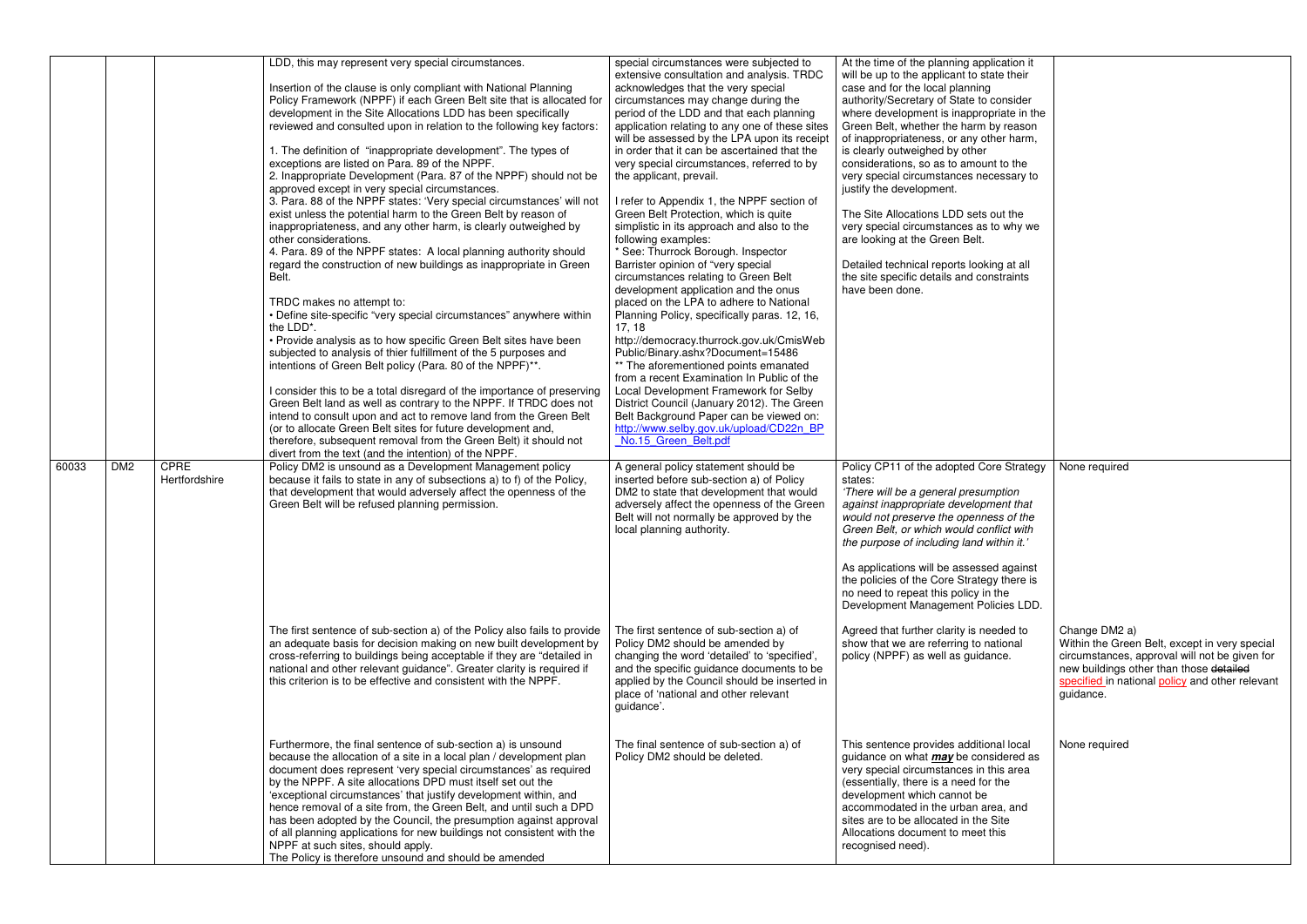|       |                 |                                        | accordingly.                                                                                                                                                                                                                                                                                                                                                                                                                                                                                                                                                                                                                                                                                                                                                                                                                                                                                                                                                                                                                                                                                                                                                                                                                                                                                                                                                                                                                                                                                                                                                     |                                                                                                                                                                                                                                                                                                                                                                                                                                                                                                                                                                                                                                                                                                                                                                                                                                                                                                                                                                                                                                                                                                                    | The Site Allocations LDD must be flexible<br>enough to deal with changing conditions<br>over the lifetime of the plan. Therefore<br>sufficient sites should be identified to<br>meet needs as identified on the basis of<br>the best information currently available.<br>However, if at the time of any planning<br>application, circumstances have changed<br>and there are no longer very special<br>circumstances that would justify<br>inappropriate development in the Green<br>Belt, planning permission would not be<br>granted.                                                                      |                |
|-------|-----------------|----------------------------------------|------------------------------------------------------------------------------------------------------------------------------------------------------------------------------------------------------------------------------------------------------------------------------------------------------------------------------------------------------------------------------------------------------------------------------------------------------------------------------------------------------------------------------------------------------------------------------------------------------------------------------------------------------------------------------------------------------------------------------------------------------------------------------------------------------------------------------------------------------------------------------------------------------------------------------------------------------------------------------------------------------------------------------------------------------------------------------------------------------------------------------------------------------------------------------------------------------------------------------------------------------------------------------------------------------------------------------------------------------------------------------------------------------------------------------------------------------------------------------------------------------------------------------------------------------------------|--------------------------------------------------------------------------------------------------------------------------------------------------------------------------------------------------------------------------------------------------------------------------------------------------------------------------------------------------------------------------------------------------------------------------------------------------------------------------------------------------------------------------------------------------------------------------------------------------------------------------------------------------------------------------------------------------------------------------------------------------------------------------------------------------------------------------------------------------------------------------------------------------------------------------------------------------------------------------------------------------------------------------------------------------------------------------------------------------------------------|--------------------------------------------------------------------------------------------------------------------------------------------------------------------------------------------------------------------------------------------------------------------------------------------------------------------------------------------------------------------------------------------------------------------------------------------------------------------------------------------------------------------------------------------------------------------------------------------------------------|----------------|
| 60044 | DM <sub>2</sub> | Peter Rennoldson                       | would like to comment on the Local Plan regarding Green Belt as<br>follows: -<br>'One off' situations may arise that may allow certain developments to<br>take place in the Green Belt that, under any other circumstances<br>would not be allowed (know as 'very special circumstances'). These<br>circumstances are supposed to be 'very rare', one factor being that<br>no other option is available in the light of unique circumstances.<br>The District Council's Local Plan should not be written to state that it<br>has included specific areas of Green Belt land as site allocations<br>because there 'may be very special circumstances'. These very<br>special circumstances are for each individual planning applicant to<br>specifically identify and prove to the Local Planning Authority.<br>Local council's must not, therefore, be permitted to create or<br>speculate over their own set of rules for the allocation of Green Belt<br>Land for any form of development they want i.e. residential, school<br>provision etc. if that conflicts with National Policy. It is the duty of the<br>Local Planning Authority to protect the Green Belt.                                                                                                                                                                                                                                                                                                                                                                                            |                                                                                                                                                                                                                                                                                                                                                                                                                                                                                                                                                                                                                                                                                                                                                                                                                                                                                                                                                                                                                                                                                                                    | Protection of the Green Belt and open<br>countryside is a key objective of the<br>Council. However, evidence has<br>demonstrated that future development<br>needs cannot be accommodated entirely<br>within the urban area. Changes to the<br>Green Belt boundary will be made<br>through the allocation of land for<br>development through the Site Allocations<br>LDD.                                                                                                                                                                                                                                     | None required  |
| 60045 | DM <sub>2</sub> | Renewable Energy<br><b>Systems Ltd</b> | The National Planning Policy Framework ('NPPF') continues to<br>prescribe a similar level of protection for Green Belt land as that<br>previously provided by Planning Policy Guidance 2: Green Belts. In<br>particular, the five purposes of the Green Belt remain unchanged,<br>"very special circumstances" are required to allow inappropriate<br>development and boundaries should only be reviewed through the<br>preparation or review of local plans.<br>The NPPF focuses on sustainable growth and introduces flexibility in<br>certain planning areas to facilitate this growth, with a presumption in<br>favour of sustainable development.<br>The NPPF highlights the benefits of certain forms of development<br>and gives weight to this in planning considerations. As part of this, it<br>suggests at Paragraph 91 that the wider environmental benefits<br>associated with renewable energy projects may form very special<br>circumstances to justify otherwise inappropriate development within<br>the Green Belt.<br>Very Special Circumstances<br>RES are supportive of the principles of draft Policy DM2 and the<br>protection it seeks to afford the Green Belt. However, it is<br>considered that the policy should explicitly reference the weight that<br>the NPPF gives to the wider environmental benefits of renewable<br>energy developments as constituting very special circumstances. It<br>is considered that without such a statement, the policy is currently<br>unsound because it is not consistent with national policy. | <b>Very Special Circumstances</b><br>As stated above, it is considered that the<br>policy should explicitly reference the weight<br>that the NPPF gives to the wider<br>environmental benefits of renewable energy<br>developments as constituting very special<br>circumstances. It is considered that without<br>such a statement, the policy is currently<br>unsound because it is not consistent with<br>national policy.<br>It is therefore suggested that the 'National<br>Context' section of the supporting text to<br>Policy DM2 be expanded, and we request<br>that the following text, or similar, be inserted<br>after Paragraph 4.3:<br>"Whilst seeking to protect Green Belt,<br>encouraging and enabling sustainable<br>growth is a key underlying objective at the<br>heart of the National Planning Policy<br>Framework, providing flexibility where<br>appropriate to facilitate sustainable<br>development. An example of potential very<br>special circumstances identified in the<br>NPPF is the wider environmental benefits<br>associated with proposals for renewable<br>energy projects." | Policy DM2 a) states that 'except in very<br>special circumstances, approval will not<br>be given for new buildings'<br>Paragraph 91 of the NPPF states that<br>elements of many renewable energy.<br>projects will comprise inappropriate<br>development. In such cases developers<br>will need to demonstrate very special<br>circumstances if projects are to proceed.<br>Such very special circumstances may<br>include the wider environment benefits<br>associated with increased production of<br>energy from renewable sources.'<br>We consider the policy to be consistent<br>with national policy. | None required. |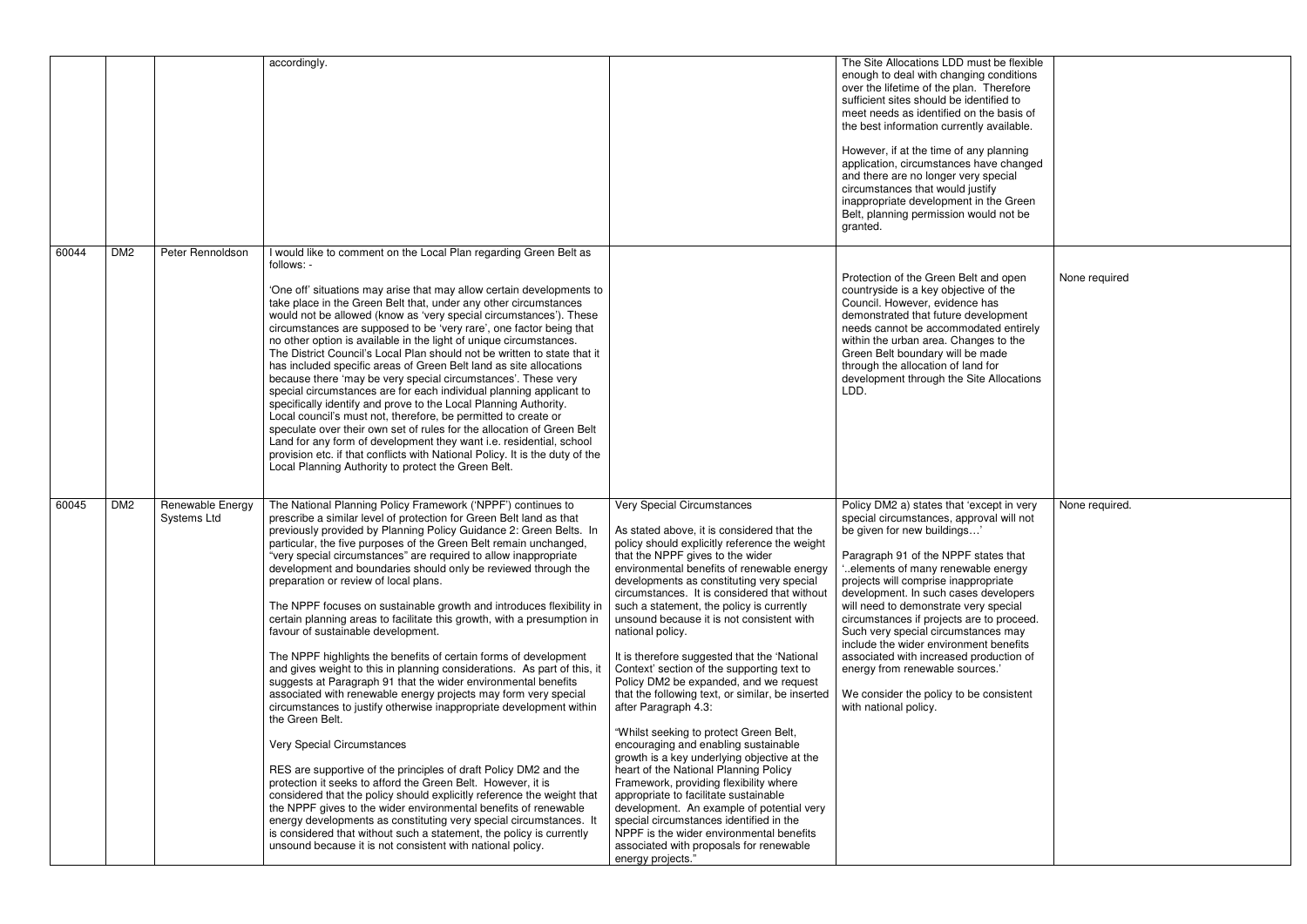|                |            |                                 | <b>Green Belt Review</b>                                                                                                                                                                                                                                                                                                                                                                                                                                                                                                                                                                                                                                                                                                                                                                                                                                                                                                                                                                                                                                                                                                                                                                                                                                                                                                                                                                                                                                                                                                                                                                                                                                                                                                                                                                                                                                 | <b>Green Belt Review</b>                                                                                                                                                                                                                                                                                                                                                                                                                                                                                                                                                                                                                                                                                                                                                      |                                                                                                                                                                                                                                                                                                                                                                                                                                                                                                                                                                                                                                                                                                                                                                                                                                                                                                                                                                                                                                                                                                                                                                                                                                                                                                                                                                 |                                                                                                                                                                                                                                                                                                                                                                                                                                                                                            |
|----------------|------------|---------------------------------|----------------------------------------------------------------------------------------------------------------------------------------------------------------------------------------------------------------------------------------------------------------------------------------------------------------------------------------------------------------------------------------------------------------------------------------------------------------------------------------------------------------------------------------------------------------------------------------------------------------------------------------------------------------------------------------------------------------------------------------------------------------------------------------------------------------------------------------------------------------------------------------------------------------------------------------------------------------------------------------------------------------------------------------------------------------------------------------------------------------------------------------------------------------------------------------------------------------------------------------------------------------------------------------------------------------------------------------------------------------------------------------------------------------------------------------------------------------------------------------------------------------------------------------------------------------------------------------------------------------------------------------------------------------------------------------------------------------------------------------------------------------------------------------------------------------------------------------------------------|-------------------------------------------------------------------------------------------------------------------------------------------------------------------------------------------------------------------------------------------------------------------------------------------------------------------------------------------------------------------------------------------------------------------------------------------------------------------------------------------------------------------------------------------------------------------------------------------------------------------------------------------------------------------------------------------------------------------------------------------------------------------------------|-----------------------------------------------------------------------------------------------------------------------------------------------------------------------------------------------------------------------------------------------------------------------------------------------------------------------------------------------------------------------------------------------------------------------------------------------------------------------------------------------------------------------------------------------------------------------------------------------------------------------------------------------------------------------------------------------------------------------------------------------------------------------------------------------------------------------------------------------------------------------------------------------------------------------------------------------------------------------------------------------------------------------------------------------------------------------------------------------------------------------------------------------------------------------------------------------------------------------------------------------------------------------------------------------------------------------------------------------------------------|--------------------------------------------------------------------------------------------------------------------------------------------------------------------------------------------------------------------------------------------------------------------------------------------------------------------------------------------------------------------------------------------------------------------------------------------------------------------------------------------|
|                |            |                                 | Paragraph 4.6 of the supporting text to Policy DM2 sets the context<br>of the Green Belt and planning policy at a local level. It is identified<br>here that, "Any changes to the established Green Belt boundary as<br>defined in the Local Plan will be made through the Site Allocations<br>LDD."<br>The NPPF identifies at Paragraph 83 that alterations to Green Belt<br>boundaries should take place through the preparation or review of<br>the Local Plan. This does not restrict alteration of Green Belt<br>boundaries to the production of any specific Local Development<br>Document and also specifically includes the review of any of the<br>Local Development Documents.<br>RES consider this part of the supporting text is too restrictive in its<br>identification of methods for Green Belt review, and does not fully<br>reflect national planning policy. We therefore consider it to be<br>unsound.                                                                                                                                                                                                                                                                                                                                                                                                                                                                                                                                                                                                                                                                                                                                                                                                                                                                                                                               | As stated above, RES consider this part of<br>the supporting text is too restrictive in its<br>identification of methods for Green Belt<br>review, and does not fully reflect national<br>planning policy. We therefore consider it to<br>be unsound.<br>The following amendments to Paragraph<br>4.6 of the draft Development Management<br>Policies LDD are therefore requested:<br>"some minor adjustments to the Green<br>Belt may be necessary over the Plan period<br>to promote a sustainable pattern of<br>development. Any changes to the<br>established Green Belt boundary as defined<br>in the Local Plan will be made through the<br>Site Allocations LDD production or review of<br>any relevant Local Development Document<br>and shown on the Proposals Map." | Paragraph 83 does state that alterations<br>to the Green Belt boundaries are made<br>through the preparation or review of the<br>Local Plan.<br>The adopted Core Strategy states that<br>detailed changes to the established<br>Green Belt boundary will be made<br>through the allocation of land for<br>development by the Site Allocations LDD.<br>(Paragraph 5.104).<br>As the Site Allocation LDD is part of the<br>Local Plan for the District and will be<br>accompanied by the Policies Map, we<br>consider the existing text to be consistent<br>with the NPPF.                                                                                                                                                                                                                                                                                                                                                                                                                                                                                                                                                                                                                                                                                                                                                                                        | None required.                                                                                                                                                                                                                                                                                                                                                                                                                                                                             |
|                |            | <b>DM3 HISTORIC ENVIRONMENT</b> |                                                                                                                                                                                                                                                                                                                                                                                                                                                                                                                                                                                                                                                                                                                                                                                                                                                                                                                                                                                                                                                                                                                                                                                                                                                                                                                                                                                                                                                                                                                                                                                                                                                                                                                                                                                                                                                          |                                                                                                                                                                                                                                                                                                                                                                                                                                                                                                                                                                                                                                                                                                                                                                               |                                                                                                                                                                                                                                                                                                                                                                                                                                                                                                                                                                                                                                                                                                                                                                                                                                                                                                                                                                                                                                                                                                                                                                                                                                                                                                                                                                 |                                                                                                                                                                                                                                                                                                                                                                                                                                                                                            |
| 60015<br>60036 | DM3<br>DM3 | English Heritage<br>Chilterns   | Since the adoption of the Core Strategy, the National Planning<br>Policy Framework (NPPF) has been published. This contains a clear<br>statement of the presumption in favour of sustainable development,<br>and identifies the historic environment among the key components<br>to be reconciled in achieving sustainability. The historic environment<br>is defined as contributing to environmental goals, as well as to<br>economic and social objectives. The importance of local character<br>and history in the design of new development is underlined.<br>The Local Plan, as a whole, should reflect the emphasis of the<br>NPPF. The adopted Core Strategy policies are less clear than we<br>would now expect to see in terms of strategic policy content for the<br>historic environment. We do, however, note that the 'hooks' for a<br>coherent strategy for the historic environment to be taken forward do<br>exist in the Core Strategy, in Strategic Objective S10, the Spatial<br>Strategy part (5), in Place Shaping Policies PSP1 (h), PSP2 (l),<br>PSP3 (g), PSP4 (b) and in Core Policies SD CP1 (f), (n), and CP12.<br>The application of policy DM3, and those in the Core Strategy,<br>needs to be explained as part of a wider, positive strategy for the<br>historic environment running through from the strategic to the<br>detailed level, and through different policy areas. Paragraph 126 of<br>the NPPF sets the areas that should be addressed.<br>While we strongly support the positive intentions expressed in the<br>Development Management policy DM3, we would like this letter to<br>be treated as an objection in terms of compliance with the NPPF at<br>this stage. This can, however, be addressed and we would be<br>pleased to discuss amendments with you.<br>The Board supports the policy as drafted | We recommend that the Local Context<br>section is expanded to provide a brief<br>overview of how the Council's positive<br>strategy is represented through its policies.<br>A background topic paper might assist in<br>bringing together the key aspects.<br>Within this, and in policy DM3, we<br>recommend that reference is made to<br>protection of heritage assets at risk,<br>including a commitment to ensuring that<br>where development potentially affects<br>heritage assets, decisions will be taken to<br>secure their future protection, and viable<br>use (where appropriate).                                                                                                                                                                                | The Core Strategy (which is informed by<br>the Council's Community Strategy) sets<br>out the Council's strategy on heritage<br>assets through the<br>Strategic Objective S10, the Spatial<br>Strategy part (5), in Place Shaping<br>Policies PSP1 (h), PSP2 (l), PSP3 (g),<br>PSP4 (b) and in Core Policies SD CP1 (f),<br>$(n)$ , and CP12.<br>Paragraphs 5.8 to 5.22 of the<br>Development Management Policies LDD<br>sets out the Council's strategy for heritage<br>assets.<br>The policy refers to heritage assets and<br>applies to all heritage assets whether they<br>are at risk or not.<br>Paragraph 126, bullet point 1 of NPPF<br>states:<br>lpas should take into account -the<br>desirability of sustaining and enhancing<br>the significance of heritage assets and<br>putting them to viable uses consistent<br>with their conservation.<br>It is considered that the policy wording at<br>present is consistent with this as far as<br>the first part of the bullet point as Policy<br>DM3 states that 'Applications will only be<br>supported where they sustain, conserve<br>and enhanceheritage assets.<br>Agreed that additional wording is required<br>regarding taking into account putting<br>heritage assets to viable uses consistent<br>with their conservation in accordance with<br>paragraph 126 of the NPPF.<br>Support welcomed | Policy DM3<br>a) When assessing applications for<br>development, there will be a presumption in<br>favour of the retention and enhancement of<br>heritage assets and to putting heritage assets<br>to viable uses to secure their future protection.<br>Applications will only be supported where they<br>sustain, conserve and where appropriate<br>enhance the significance, character and<br>setting of the asset itself and the surrounding<br>historic environment.<br>None required. |
|                |            | Conservation                    |                                                                                                                                                                                                                                                                                                                                                                                                                                                                                                                                                                                                                                                                                                                                                                                                                                                                                                                                                                                                                                                                                                                                                                                                                                                                                                                                                                                                                                                                                                                                                                                                                                                                                                                                                                                                                                                          |                                                                                                                                                                                                                                                                                                                                                                                                                                                                                                                                                                                                                                                                                                                                                                               |                                                                                                                                                                                                                                                                                                                                                                                                                                                                                                                                                                                                                                                                                                                                                                                                                                                                                                                                                                                                                                                                                                                                                                                                                                                                                                                                                                 |                                                                                                                                                                                                                                                                                                                                                                                                                                                                                            |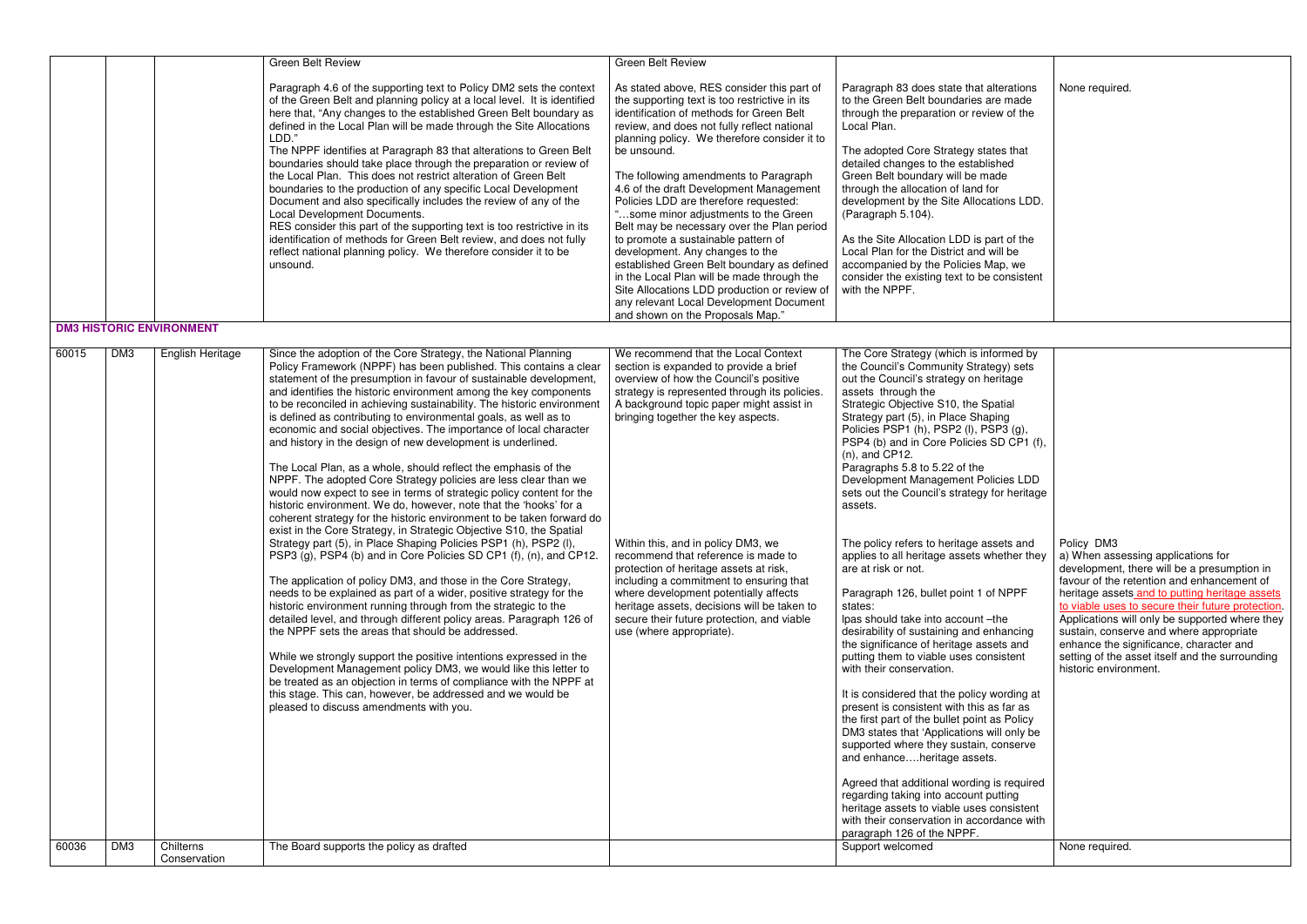|       |                                                           | Board                                                             |                                                                                                                                                                                                                                                                                                                                                                                                                                                                                                                                                                                                                                                                                                                                                                                         |                                                                                                                                                                                                                                                                                                                                                                                                                                                                                                                                                                           |                                                                                                                                                                                                                                                                                                                                                                                                                                                                                                                                                                     |                                                                                                                                                                                                                      |  |  |
|-------|-----------------------------------------------------------|-------------------------------------------------------------------|-----------------------------------------------------------------------------------------------------------------------------------------------------------------------------------------------------------------------------------------------------------------------------------------------------------------------------------------------------------------------------------------------------------------------------------------------------------------------------------------------------------------------------------------------------------------------------------------------------------------------------------------------------------------------------------------------------------------------------------------------------------------------------------------|---------------------------------------------------------------------------------------------------------------------------------------------------------------------------------------------------------------------------------------------------------------------------------------------------------------------------------------------------------------------------------------------------------------------------------------------------------------------------------------------------------------------------------------------------------------------------|---------------------------------------------------------------------------------------------------------------------------------------------------------------------------------------------------------------------------------------------------------------------------------------------------------------------------------------------------------------------------------------------------------------------------------------------------------------------------------------------------------------------------------------------------------------------|----------------------------------------------------------------------------------------------------------------------------------------------------------------------------------------------------------------------|--|--|
|       | DM4 CARBON DIOXIDE EMISSIONS AND ON-SITE RENEWABLE ENERGY |                                                                   |                                                                                                                                                                                                                                                                                                                                                                                                                                                                                                                                                                                                                                                                                                                                                                                         |                                                                                                                                                                                                                                                                                                                                                                                                                                                                                                                                                                           |                                                                                                                                                                                                                                                                                                                                                                                                                                                                                                                                                                     |                                                                                                                                                                                                                      |  |  |
| 60011 | DM4                                                       | Herts & Middlesex                                                 | We support the content of this policy, in general.                                                                                                                                                                                                                                                                                                                                                                                                                                                                                                                                                                                                                                                                                                                                      |                                                                                                                                                                                                                                                                                                                                                                                                                                                                                                                                                                           | Support welcomed                                                                                                                                                                                                                                                                                                                                                                                                                                                                                                                                                    | None required.                                                                                                                                                                                                       |  |  |
|       |                                                           | <b>Wildlife Trust</b><br><b>DM5 RENEWABLE ENERGY DEVELOPMENTS</b> | It is positive that the Council has taken the approach to favour<br>meeting carbon reductions on-site in the first instance. It is pleasing<br>to see that the Council is conscious of the need to reduce emissions<br>from existing building stock. Although care is needed with use of<br>carbon offset mechanisms in development, using funds to support<br>initiatives focusing on reducing emissions from existing buildings is<br>positive.<br>Although we welcome the flexibility that off-sets and other<br>mechanisms ('allowable solutions') can bring, it must be ensured<br>that all options are fully explored and 'preferred option' of on-site<br>carbon reductions (eg. through energy efficiency improvements) are<br>exhausted before 'offset' options are permitted. |                                                                                                                                                                                                                                                                                                                                                                                                                                                                                                                                                                           | As the Government has yet to define 'zero<br>carbon' and finalise what 'Allowable<br>Solutions' will be the policy is formed on<br>the basis of the information available at<br>this time which is energy efficiency will be<br>the first consideration for applicants.                                                                                                                                                                                                                                                                                             |                                                                                                                                                                                                                      |  |  |
|       |                                                           |                                                                   |                                                                                                                                                                                                                                                                                                                                                                                                                                                                                                                                                                                                                                                                                                                                                                                         |                                                                                                                                                                                                                                                                                                                                                                                                                                                                                                                                                                           |                                                                                                                                                                                                                                                                                                                                                                                                                                                                                                                                                                     |                                                                                                                                                                                                                      |  |  |
| 60012 | DM <sub>5</sub>                                           | <b>Herts &amp; Middlesex</b><br><b>Wildlife Trust</b>             | This policy is welcomed. HMWT supports the use of renewable<br>energy and low and zero-carbon technology, but it is important to<br>recognise that, with large-scale renewable energy developments in<br>particular, there is potential for conflict with other sustainability goals,<br>including protection of the natural environment, biodiversity, public<br>enjoyment of the countryside and air and water quality.<br>We are pleased therefore that the policy acknowledges that there<br>can be impacts and that these will be taken into account in<br>decisions, individually and cumulatively.                                                                                                                                                                               |                                                                                                                                                                                                                                                                                                                                                                                                                                                                                                                                                                           | Comment noted                                                                                                                                                                                                                                                                                                                                                                                                                                                                                                                                                       | None required                                                                                                                                                                                                        |  |  |
| 60017 | DM <sub>5</sub>                                           | <b>Watford Borough</b><br>Council                                 | This policy could be worded more positively to encourage micro<br>renewables etc as well as looking at the negative impacts of them.                                                                                                                                                                                                                                                                                                                                                                                                                                                                                                                                                                                                                                                    | This policy could be worded more positively<br>to encourage micro renewables etc as well                                                                                                                                                                                                                                                                                                                                                                                                                                                                                  | Comment noted.                                                                                                                                                                                                                                                                                                                                                                                                                                                                                                                                                      | Paragraph 7.6                                                                                                                                                                                                        |  |  |
|       |                                                           |                                                                   |                                                                                                                                                                                                                                                                                                                                                                                                                                                                                                                                                                                                                                                                                                                                                                                         | as looking at the negative impacts of them.                                                                                                                                                                                                                                                                                                                                                                                                                                                                                                                               | The second bullet point of paragraph 97<br>of the NPPF states that policies should be<br>designed 'while ensuring that adverse<br>impacts are addressed satisfactorily,<br>including cumulative landscape and visual<br>impacts.<br>The Council encourages the use of<br>renewable technologies. The policy<br>merely states that we will assess the<br>potential impacts of development.<br>Agreed additional wording about<br>supporting micro-renewables.                                                                                                        | The Council encourages applicants to<br>integrate the use of renewable energy<br>technologies into their proposals and support<br>the use of micro-renewables subject to and<br>assessment of the potential impacts. |  |  |
| 60036 | DM <sub>5</sub>                                           | Chilterns<br>Conservation                                         | The Board supports the policy as drafted                                                                                                                                                                                                                                                                                                                                                                                                                                                                                                                                                                                                                                                                                                                                                |                                                                                                                                                                                                                                                                                                                                                                                                                                                                                                                                                                           | Support welcomed                                                                                                                                                                                                                                                                                                                                                                                                                                                                                                                                                    | None required                                                                                                                                                                                                        |  |  |
| 60046 | DM <sub>5</sub>                                           | Board<br>Renewable Energy                                         | The NPPF focuses on sustainable growth and introduces flexibility in                                                                                                                                                                                                                                                                                                                                                                                                                                                                                                                                                                                                                                                                                                                    | As mentioned above, RES consider that the                                                                                                                                                                                                                                                                                                                                                                                                                                                                                                                                 | This is a similar representation made to                                                                                                                                                                                                                                                                                                                                                                                                                                                                                                                            | None required                                                                                                                                                                                                        |  |  |
|       |                                                           | Systems Ltd                                                       | certain planning areas to facilitate this growth, with a presumption in<br>favour of sustainable development.<br>The NPPF highlights the benefits of certain forms of development<br>and gives weight to this in planning considerations. As part of this, it<br>suggests at Paragraph 91 that the wider environmental benefits<br>associated with renewable energy projects may form very special<br>circumstances to justify otherwise inappropriate development within<br>the Green Belt.<br>RES consider that the 'soundness' of Policy DM5 and compliance<br>with national policy could be improved by making reference to the<br>importance and weight that is given to renewable energy<br>developments in the NPPF.                                                             | 'soundness' of Policy DM5 and compliance<br>with national policy could be improved by<br>making reference to the importance and<br>weight that is given to renewable energy<br>developments in the NPPF.<br>RES therefore request that the following<br>additional text is inserted after Paragraph<br>7.1:<br>"The NPPF emphasises the importance of<br>renewable energy and seeks to provide<br>flexibility where appropriate to facilitate<br>sustainable development. The nature of<br>renewable energy sources often requires<br>renewable energy developments to be | Policy DM2 Green Belt.<br>Policy DM2 a) states that 'except in very<br>special circumstances, approval will not<br>be given for new buildings'<br>Paragraph 91 of the NPPF states that<br>elements of many renewable energy."<br>projects will comprise inappropriate<br>development. In such cases developers<br>will need to demonstrate very special<br>circumstances if projects are to proceed.<br>Such very special circumstances may<br>include the wider environment benefits<br>associated with increased production of<br>energy from renewable sources.' |                                                                                                                                                                                                                      |  |  |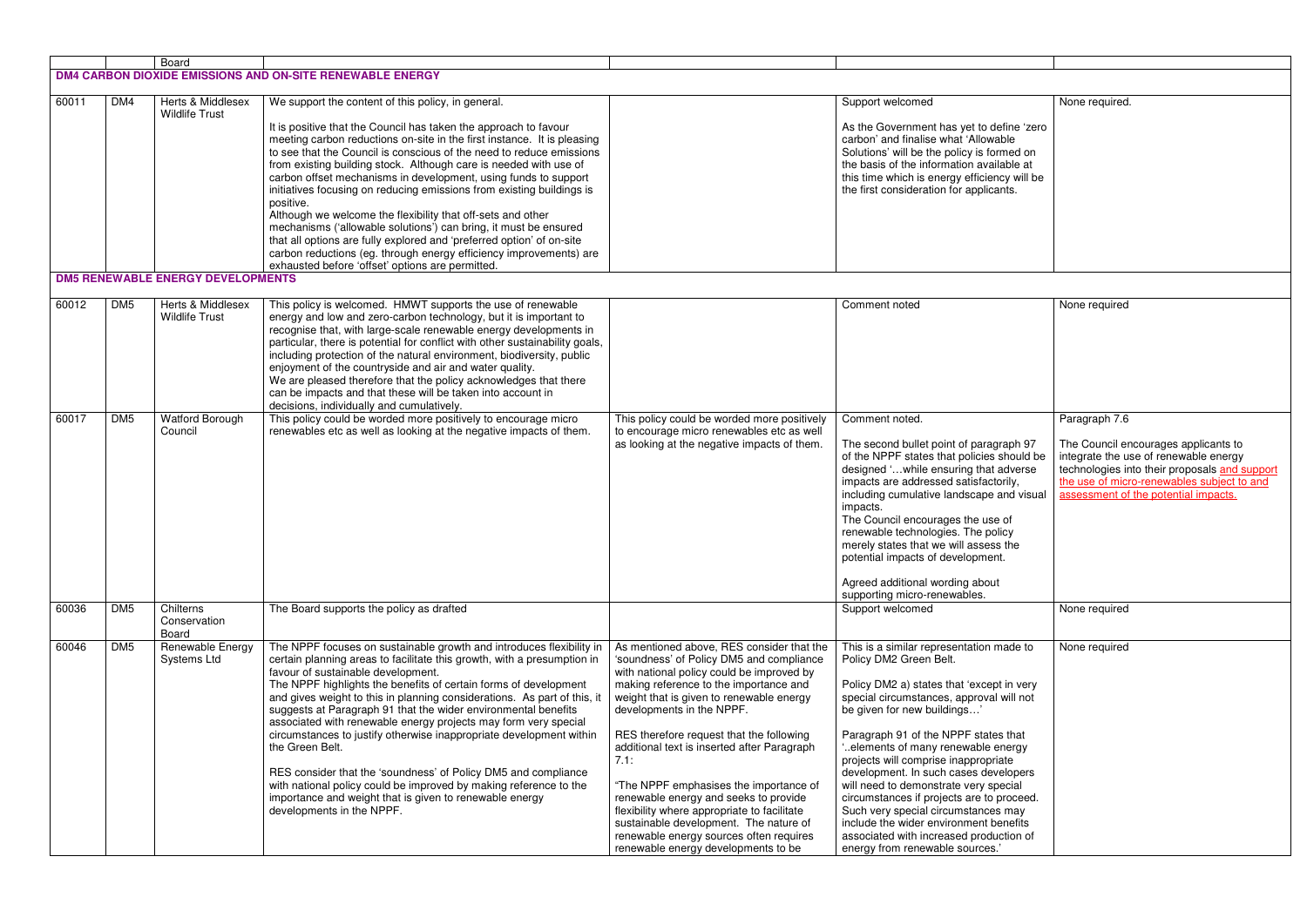|       |     |                                            |                                                                                                                                                                                                                                                                                                                                                                                                                                                                                                                                                                                                                                                                                                                                                                                                                                                                                                                                                                                 | situated in sensitive locations such as<br>protected landscapes or Green Belt Land.<br>The NPPF seeks to enable such<br>development by placing weight on the wider<br>environmental benefits associated with<br>renewable energy projects, and identifies<br>the potential for these benefits to constitute<br>very special circumstances in the case of<br>proposals involving Green Belt land."      | We consider the policy to be consistent<br>with national policy and there is no need<br>to repeat in Policy DM5. |                                                                                                                                                                                                                                                                                                                                                                                                                                                                                                                                                                                                                                                                                                                                              |
|-------|-----|--------------------------------------------|---------------------------------------------------------------------------------------------------------------------------------------------------------------------------------------------------------------------------------------------------------------------------------------------------------------------------------------------------------------------------------------------------------------------------------------------------------------------------------------------------------------------------------------------------------------------------------------------------------------------------------------------------------------------------------------------------------------------------------------------------------------------------------------------------------------------------------------------------------------------------------------------------------------------------------------------------------------------------------|--------------------------------------------------------------------------------------------------------------------------------------------------------------------------------------------------------------------------------------------------------------------------------------------------------------------------------------------------------------------------------------------------------|------------------------------------------------------------------------------------------------------------------|----------------------------------------------------------------------------------------------------------------------------------------------------------------------------------------------------------------------------------------------------------------------------------------------------------------------------------------------------------------------------------------------------------------------------------------------------------------------------------------------------------------------------------------------------------------------------------------------------------------------------------------------------------------------------------------------------------------------------------------------|
|       |     |                                            | DM6 BIODIVERSITY, TREES, WOODLANDS, WATERCOURSES AND LANDSCAPING                                                                                                                                                                                                                                                                                                                                                                                                                                                                                                                                                                                                                                                                                                                                                                                                                                                                                                                |                                                                                                                                                                                                                                                                                                                                                                                                        |                                                                                                                  |                                                                                                                                                                                                                                                                                                                                                                                                                                                                                                                                                                                                                                                                                                                                              |
| 60009 | 8.2 | Herts & Middlesex<br><b>Wildlife Trust</b> | It is welcome that TRDC recognises the importance of protecting<br>and enhancing biodiversity assets not covered by designations or<br>legislation. Non-statutory sites and linking habitats, for instance, are<br>important components of the ecological network and must be<br>protected and enhanced to maintain and strengthen connectivity and<br>ecological functioning.<br>The references to the Natural Environment & Rural Communities<br>Act, Water Framework Directive and Natural Environment White<br>Paper (as well as policies in the NPPF relating to protection and<br>enhancement of the natural environment and biodiversity) are very<br>welcome. It is important that Local Plans link up effectively with<br>such policies, which are likely to guide habitat conservation<br>priorities, objectives and activities over the coming years.                                                                                                                |                                                                                                                                                                                                                                                                                                                                                                                                        | Comment noted                                                                                                    | None required                                                                                                                                                                                                                                                                                                                                                                                                                                                                                                                                                                                                                                                                                                                                |
| 60047 | 8.2 | Environment<br>Agency                      | We support these paragraphs. They recognise the importance of<br>retaining, protecting and enhancing a wide range of biodiverse<br>habitats. This is backed up by all of the relevant legislation and<br>notes the obligations of the local authority in respect to biodiversity.<br>The paragraphs will help to protect species and habitats that are not<br>necessarily statutorily designated.                                                                                                                                                                                                                                                                                                                                                                                                                                                                                                                                                                               |                                                                                                                                                                                                                                                                                                                                                                                                        | Support welcomed                                                                                                 | None required                                                                                                                                                                                                                                                                                                                                                                                                                                                                                                                                                                                                                                                                                                                                |
| 60048 | 8.3 | Environment<br>Agency                      | We support these paragraphs. They recognise the importance of<br>retaining, protecting and enhancing a wide range of biodiverse<br>habitats. This is backed up by all of the relevant legislation and<br>notes the obligations of the local authority in respect to biodiversity.<br>The paragraphs will help to protect species and habitats that are not<br>necessarily statutorily designated.                                                                                                                                                                                                                                                                                                                                                                                                                                                                                                                                                                               |                                                                                                                                                                                                                                                                                                                                                                                                        | Support welcomed                                                                                                 | None required                                                                                                                                                                                                                                                                                                                                                                                                                                                                                                                                                                                                                                                                                                                                |
| 60010 | 8.6 | Herts & Middlesex<br><b>Wildlife Trust</b> | It is positive to see that 'County Wildlife Sites' are listed alongside<br>SSSIs and LNRs.<br>However, in the interest of clarity, coherence with government<br>policy, and consistency within Hertfordshire, it is recommended that<br>the term 'Local Wildlife Site' is used in place of County Wildlife Site,<br>and that the first letter is always capitalised (when speaking of sites<br>which have been selected as Local Wildlife Sites by the<br>Hertfordshire Wildlife Sites Partnership). The government uses the<br>term 'Local Site'; the term 'Local Wildlife Site' is used to differentiate<br>sites selected within Local Sites systems as important for their<br>ecological and botanical interest, rather than for<br>geological/geomorphological interest (called 'Local Geological Site').<br>The terms 'Local Wildlife Site' and 'Local Geological Site' are<br>recommended by Defra<br>(http://www.defra.gov.uk/rural/protected/nationally/local-sites/). | In the interest of clarity, coherence with<br>government policy, and consistency within<br>Hertfordshire, it is recommended that the<br>term 'Local Wildlife Site' is used in place of<br>County Wildlife Site, and that the first letter<br>is always capitalised (when speaking of<br>sites which have been selected as Local<br>Wildlife Sites by the Hertfordshire Wildlife<br>Sites Partnership). | <b>Comment Noted</b><br>Agreed.                                                                                  | None required<br>Paragraph 8.6, page 22<br>Three Rivers has a number of important<br>wildlife sites, ranging from nationally<br>designated Sites of Special Scientific Interest<br>(SSSIs) to Local Nature Reserves (LNRs) and<br>sites of local wildlife importance referred to as<br><b>County Local Wildlife Sites.</b><br>Paragraph 8.6, page 23<br>and 147 county <b>Local w Wildlife sSites</b> .<br>Paragraph 8.13<br>• Sites of Special Scientific Interest<br>• Local Nature Reserves<br>• <del>County Local</del> Wildlife Sites<br>Policy DM6<br>a) Development that would affect a Site of<br>Special Scientific Interest, Local Nature<br>Reserve, County Local Wildlife Site or<br>protected species under UK or European law, |

| None required                                                                                                                                                                                                                                                                                             |
|-----------------------------------------------------------------------------------------------------------------------------------------------------------------------------------------------------------------------------------------------------------------------------------------------------------|
|                                                                                                                                                                                                                                                                                                           |
| None required                                                                                                                                                                                                                                                                                             |
| None required                                                                                                                                                                                                                                                                                             |
| None required                                                                                                                                                                                                                                                                                             |
| Paragraph 8.6, page 22<br>Three Rivers has a number of important<br>wildlife sites, ranging from nationally<br>designated Sites of Special Scientific Interest<br>(SSSIs) to Local Nature Reserves (LNRs) and<br>sites of local wildlife importance referred to as<br><b>County Local Wildlife Sites.</b> |
| Paragraph 8.6, page 23<br>and 147 county <b>Local w Wildlife sSites.</b>                                                                                                                                                                                                                                  |
| Paragraph 8.13<br>Sites of Special Scientific Interest<br><b>Local Nature Reserves</b><br><b>County Local Wildlife Sites</b>                                                                                                                                                                              |
| Policy DM6<br>a) Development that would affect a Site of<br>Special Scientific Interest, Local Nature<br>Reserve, County Local Wildlife Site or<br>protected species under UK or European law,                                                                                                            |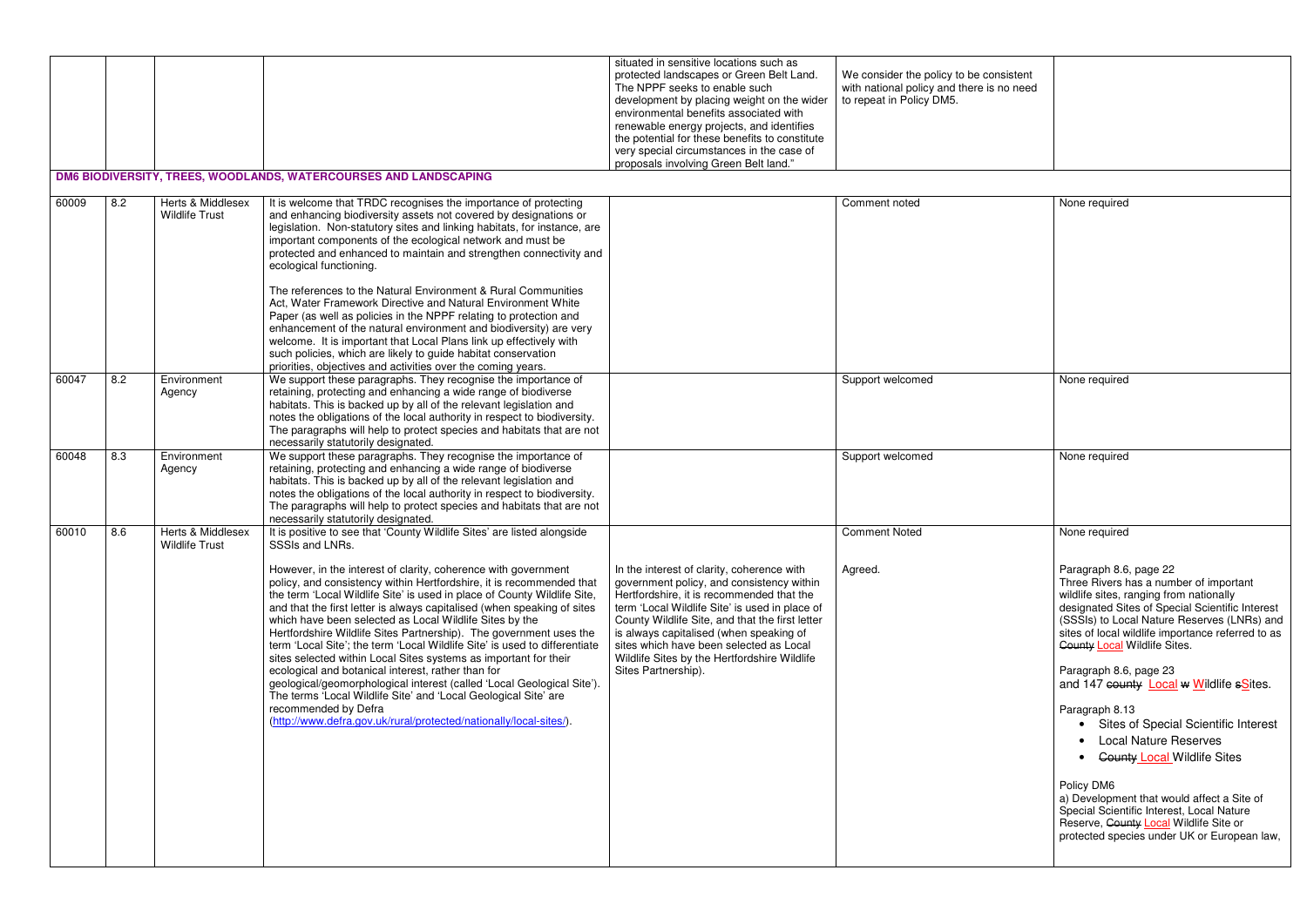|                 |                             | Reference to the Hertfordshire Biodiversity Action Plan (HBAP) is<br>welcome. Targets in the BAP continue to be important for directing                                                                                                                                                                                                                                                                                                                                                                                                                                                                                                                                                                                                                                                                                                                                                                 | A paragraph should be added or<br>amendment made to the existing text on                                                                                                                                                                                                                                                                                                                                                                                                                                                                                                                                                                                                                                                                                                                                                                                                                                                                            | HMWT have clarified that the key<br>Biodiversity Areas within the Hertfordshire                                                                                                                                                                                      | Paragraph 8.7                                                                                                                                                                                                                                                                                                                                                                                                                           |
|-----------------|-----------------------------|---------------------------------------------------------------------------------------------------------------------------------------------------------------------------------------------------------------------------------------------------------------------------------------------------------------------------------------------------------------------------------------------------------------------------------------------------------------------------------------------------------------------------------------------------------------------------------------------------------------------------------------------------------------------------------------------------------------------------------------------------------------------------------------------------------------------------------------------------------------------------------------------------------|-----------------------------------------------------------------------------------------------------------------------------------------------------------------------------------------------------------------------------------------------------------------------------------------------------------------------------------------------------------------------------------------------------------------------------------------------------------------------------------------------------------------------------------------------------------------------------------------------------------------------------------------------------------------------------------------------------------------------------------------------------------------------------------------------------------------------------------------------------------------------------------------------------------------------------------------------------|----------------------------------------------------------------------------------------------------------------------------------------------------------------------------------------------------------------------------------------------------------------------|-----------------------------------------------------------------------------------------------------------------------------------------------------------------------------------------------------------------------------------------------------------------------------------------------------------------------------------------------------------------------------------------------------------------------------------------|
|                 |                             | conservation projects in the county. Although it is positive to see<br>reference to the 'Key Biodiversity Areas' identified in the HBAP<br>(intended as priority areas for directing nature conservation and<br>restoration effort), it is recommended that the LDD introduces some<br>more flexibility, so that DM Policies will not become outdated as the<br>evidence base evolves. Work is ongoing to develop habitat<br>opportunity maps and refine strategies for landscape-scale<br>conservation, as part of Hertfordshire & Middlesex Wildlife Trust's<br>Living Landscapes Development Project. This is expected to<br>indicate more specific areas to target for ecological enhancement<br>and restoration, and which could be more useful in spatial planning.                                                                                                                               | Key Biodiversity Areas, to reflect the fact<br>that strategies are evolving and being<br>developed currently, to define and refine<br>priority areas for landscape-scale nature<br>conservation and habitat restoration. This<br>addition is recommended to ensure that the<br>policy is more sound, better justified and<br>more effective in achieving policy goals over<br>its lifetime. It also improves compliance<br>with paragraph 165 of the NPPF.<br>Suggestion: "As part of their Living<br>Landscapes development project, Herts &<br>Middlesex Wildlife Trust is working to<br>develop a habitat opportunities map and<br>refine priorities and priority areas for<br>landscape-scale conservation. The<br>outcomes of the project are intended to<br>replace the Key Biodiversity Areas identified<br>in the Hertfordshire BAP and feed in to<br>wider strategies and project development<br>for habitat restoration and enhancement." | BAP are likely to change as a result of<br>their work on the Living landscape<br>Development Project.<br>Additional text to be added to paragraph<br>8.7 to clarify that the key biodiversity<br>areas may change with future revisions of<br>the Hertfordshire BAP. | These represent priority areas for conserving<br>existing biodiversity resource and also provide<br>the best opportunity for maintaining and<br>creating large areas of quality habitat. The<br>Council will give particular weight to impacts<br>of development on biodiversity and ecological<br>connectivity within Key Biodiversity Areas as<br>defined in the BAP and future revisions<br>thereof.                                 |
|                 | Agency                      | retained as it sets out clear guidance of what is expected of<br>developers in having regard to the potential impact of their<br>development on biodiversity. We are pleased that applicants are<br>required to provide sufficient information at the planning application                                                                                                                                                                                                                                                                                                                                                                                                                                                                                                                                                                                                                              |                                                                                                                                                                                                                                                                                                                                                                                                                                                                                                                                                                                                                                                                                                                                                                                                                                                                                                                                                     |                                                                                                                                                                                                                                                                      | None required                                                                                                                                                                                                                                                                                                                                                                                                                           |
|                 |                             | biodiversity. We are also pleased that further surveys are required if<br>there is shown to be an impact, and we feel that the instructions and                                                                                                                                                                                                                                                                                                                                                                                                                                                                                                                                                                                                                                                                                                                                                         |                                                                                                                                                                                                                                                                                                                                                                                                                                                                                                                                                                                                                                                                                                                                                                                                                                                                                                                                                     |                                                                                                                                                                                                                                                                      |                                                                                                                                                                                                                                                                                                                                                                                                                                         |
|                 |                             |                                                                                                                                                                                                                                                                                                                                                                                                                                                                                                                                                                                                                                                                                                                                                                                                                                                                                                         |                                                                                                                                                                                                                                                                                                                                                                                                                                                                                                                                                                                                                                                                                                                                                                                                                                                                                                                                                     |                                                                                                                                                                                                                                                                      |                                                                                                                                                                                                                                                                                                                                                                                                                                         |
| DM <sub>6</sub> | Agency<br>Herts & Middlesex | protected sites, and should prevent development in such sensitive<br>locations in all but exceptional circumstances. The policy states that<br>there should be 'no net loss of biodiversity across the District as a<br>whole', which is an excellent aspiration and is supported by national<br>policy. The recognition of the importance of linked habitats is<br>excellent. We are particularly pleased with the inclusion of part g) of<br>the policy, so that developers have regard to the requirements of the<br>Water Framework Directive, and the opportunities set out in the<br>Thames River Basin Management Plan. The rivers within the District<br>are targeted to achieve good ecological status by 2027 under the<br>Water Framework Directive, so this part of the policy is important to<br>help achieve this goal.<br>This policy is fully supported by HMWT. It is good to see some |                                                                                                                                                                                                                                                                                                                                                                                                                                                                                                                                                                                                                                                                                                                                                                                                                                                                                                                                                     | Support welcomed.                                                                                                                                                                                                                                                    | None required                                                                                                                                                                                                                                                                                                                                                                                                                           |
|                 | <b>Wildlife Trust</b>       | changes and refinements have been made to strengthen the policy<br>since the pre-submission version (January 2012).<br>Point a) is welcomed, and in particular the inclusion of Local Wildlife<br>Sites (note recommended change as per paragraph 8.6) and BAP<br>priority habitats and species, alongside statutory protections and<br>designations. However, it needs to be more firmly or clearly stated<br>that decisions on proposed development that may result in harm to<br>such interests will follow a hierarchy: avoid, mitigate and (as a last<br>resort) compensate for any damage, as required by NPPF<br>paragraph 118. Point c) encompasses part of this, so would<br>perhaps fit better ahead of point b).<br>Point b) would benefit from some rewording, to improve its clarity<br>and meaning. As it stands the implication of KBAs for development<br>management is not clear.      | Point b) recommended change, in the<br>interest of improving clarity, justification and<br>consistency with the NPPF:<br>Suggestion: "Development should result in<br>no net loss of biodiversity value across the<br>District as a whole. In particular,<br>development resulting in loss or damage to<br>the ecological network within priority areas<br>for habitat conservation and restoration (as<br>identified or endorsed by the Hertfordshire<br>Local Nature Partnership or equivalent<br>partnership), will be resisted and subject to<br>more stringent ecological mitigation and<br>compensation requirements. The following                                                                                                                                                                                                                                                                                                           | We consider that part a) of policy DM6 is<br>consistent with NPPF paragraph 118 as it<br>reflects the hierarchy of avoid, mitigate<br>and compensate.<br>However, agree that additional wording<br>be added regarding the role of the Local<br>Nature Partnership.   | None required<br>New Paragraph 8.5<br>The Hertfordshire Local Nature Partnership<br>has been established in response to the<br><b>Natural Environment White Paper and will</b><br>take a strategic lead on how the natural<br>environment can be taken into account in<br>decision-making within the local area. The<br>Local Nature Partnership may identify or<br>endorse priority areas for habitat conservation<br>and restoration. |
|                 | 8.10<br>DM <sub>6</sub>     | Environment<br>Environment                                                                                                                                                                                                                                                                                                                                                                                                                                                                                                                                                                                                                                                                                                                                                                                                                                                                              | We support this paragraph. It is important that this paragraph is<br>validation stage to assess the impacts of the development on<br>guidance provided is justified and consistent with national policies.<br>We support this policy. It recognises the importance of statutorily                                                                                                                                                                                                                                                                                                                                                                                                                                                                                                                                                                                                                                                                   |                                                                                                                                                                                                                                                                      | Support welcomed<br>Support welcomed                                                                                                                                                                                                                                                                                                                                                                                                    |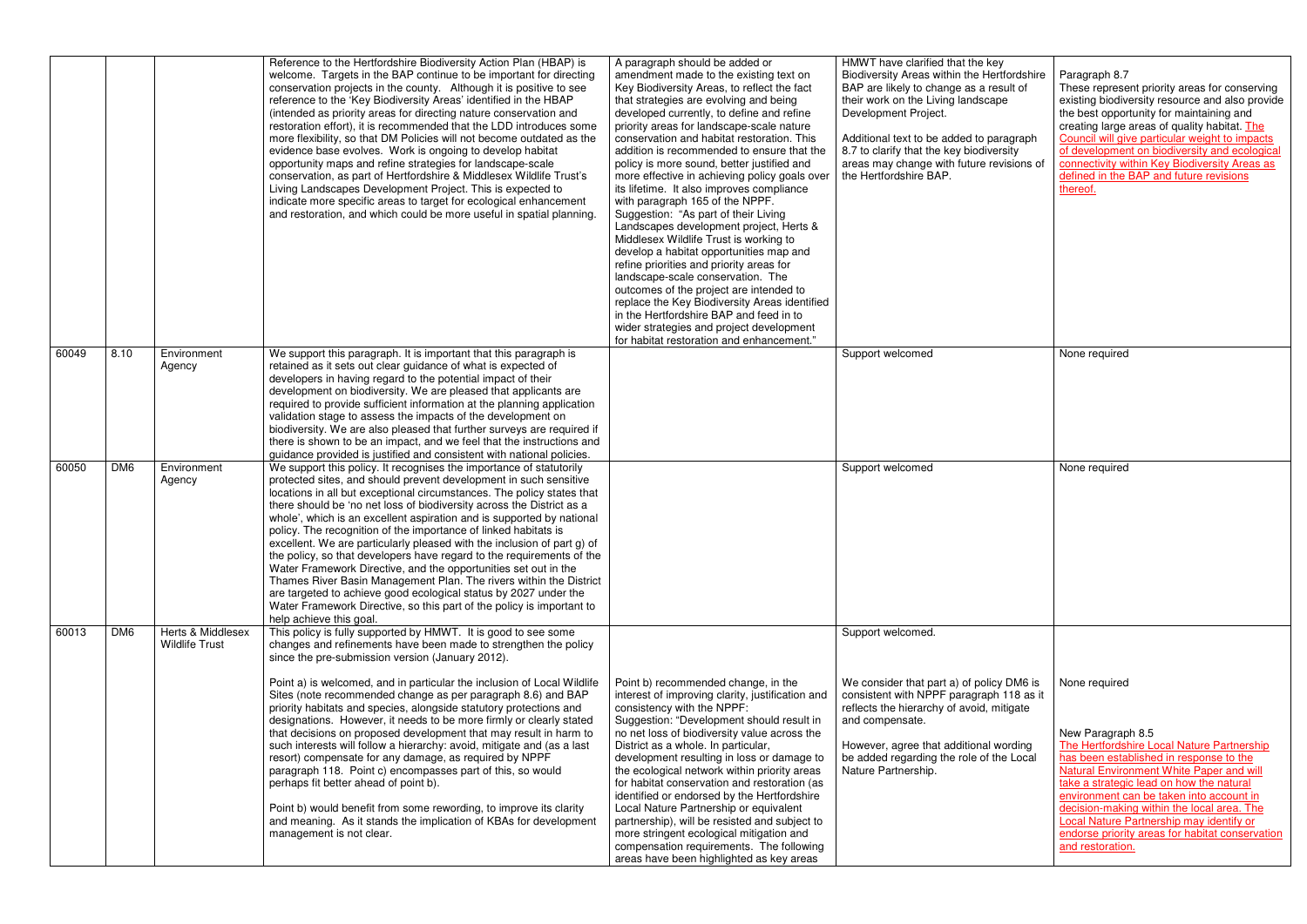| Comment noted  |               |
|----------------|---------------|
| Comment noted  |               |
| Comment noted  |               |
| Comment noted  |               |
|                | None required |
|                | None required |
|                | None required |
|                | None required |
|                |               |
|                |               |
|                |               |
| Comment noted. | None required |
|                |               |
|                |               |

|       |                 |                                |                                                                                                                                                                                                                                           | for biodiversity within the Hertfordshire<br><b>Biodiversity Action Plan:</b><br>• Mid Colne Valley                                                                                                                                                                                                                                                                                                                                                                                                                                                                                                                                                                                                                                                                                                                           |                |
|-------|-----------------|--------------------------------|-------------------------------------------------------------------------------------------------------------------------------------------------------------------------------------------------------------------------------------------|-------------------------------------------------------------------------------------------------------------------------------------------------------------------------------------------------------------------------------------------------------------------------------------------------------------------------------------------------------------------------------------------------------------------------------------------------------------------------------------------------------------------------------------------------------------------------------------------------------------------------------------------------------------------------------------------------------------------------------------------------------------------------------------------------------------------------------|----------------|
|       |                 |                                |                                                                                                                                                                                                                                           | • Whippendell Woods and surrounds<br>• River Chess Valley"                                                                                                                                                                                                                                                                                                                                                                                                                                                                                                                                                                                                                                                                                                                                                                    |                |
|       |                 |                                |                                                                                                                                                                                                                                           | Move point c) ahead of point b). Add<br>wording to the current point c) to emphasise<br>the avoid-mitigate-compensate hierarchy.<br>Suggestion: "In the first instance<br>development should seek to avoid impacts<br>on designated sites and important<br>habitats/species through sensitive design<br>and consideration of alternatives.<br>Compensation for harm to<br>ecological/biodiversity interests will be<br>accepted only as a last resort and to make<br>up for any residual harm to biodiversity,<br>once avoidance and mitigation options have<br>been exhausted."<br>In the interest of clarity, coherence with<br>government policy, and consistency within<br>Hertfordshire, it is recommended that the<br>term 'Local Wildlife Site' is used in place of<br>County Wildlife Site, and that the first letter |                |
|       |                 |                                |                                                                                                                                                                                                                                           | is always capitalised (when speaking of<br>sites which have been selected as Local<br>Wildlife Sites by the Hertfordshire Wildlife<br>Sites Partnership).                                                                                                                                                                                                                                                                                                                                                                                                                                                                                                                                                                                                                                                                     |                |
|       |                 |                                | The clarity and details given under point d) is welcome.                                                                                                                                                                                  |                                                                                                                                                                                                                                                                                                                                                                                                                                                                                                                                                                                                                                                                                                                                                                                                                               |                |
|       |                 |                                | The emphasis on linking habitats and preventing fragmentation<br>made in point e) is strongly supported.                                                                                                                                  |                                                                                                                                                                                                                                                                                                                                                                                                                                                                                                                                                                                                                                                                                                                                                                                                                               | Comment noted  |
|       |                 |                                | Point f) is supported. In particular, HMWT is pleased to see strong<br>protection for ancient woodlands and aged and veteran trees.                                                                                                       |                                                                                                                                                                                                                                                                                                                                                                                                                                                                                                                                                                                                                                                                                                                                                                                                                               | Comment noted  |
|       |                 |                                | We also welcome the new paragraph g) relating to water courses,<br>and in particular that development should seek to improve                                                                                                              |                                                                                                                                                                                                                                                                                                                                                                                                                                                                                                                                                                                                                                                                                                                                                                                                                               | Comment noted  |
|       |                 |                                | biodiversity on the site. Wetland habitats and river corridors are a<br>priority for conservation and restoration, given their significance<br>within the ecological network, importance for key species, and<br>ecosystem service value. |                                                                                                                                                                                                                                                                                                                                                                                                                                                                                                                                                                                                                                                                                                                                                                                                                               | Comment noted  |
|       |                 |                                |                                                                                                                                                                                                                                           |                                                                                                                                                                                                                                                                                                                                                                                                                                                                                                                                                                                                                                                                                                                                                                                                                               |                |
|       |                 |                                |                                                                                                                                                                                                                                           |                                                                                                                                                                                                                                                                                                                                                                                                                                                                                                                                                                                                                                                                                                                                                                                                                               |                |
|       |                 |                                |                                                                                                                                                                                                                                           |                                                                                                                                                                                                                                                                                                                                                                                                                                                                                                                                                                                                                                                                                                                                                                                                                               |                |
|       |                 |                                |                                                                                                                                                                                                                                           |                                                                                                                                                                                                                                                                                                                                                                                                                                                                                                                                                                                                                                                                                                                                                                                                                               |                |
| 60016 | DM <sub>6</sub> | Watford Borough<br>Council     | Policy could ask for native planting to enhance the landscape<br>of the site.                                                                                                                                                             | Policy could ask for native planting to<br>enhance the landscape                                                                                                                                                                                                                                                                                                                                                                                                                                                                                                                                                                                                                                                                                                                                                              | Comment noted. |
|       |                 | <b>DM7 LANDSCAPE CHARACTER</b> |                                                                                                                                                                                                                                           | of the site.                                                                                                                                                                                                                                                                                                                                                                                                                                                                                                                                                                                                                                                                                                                                                                                                                  |                |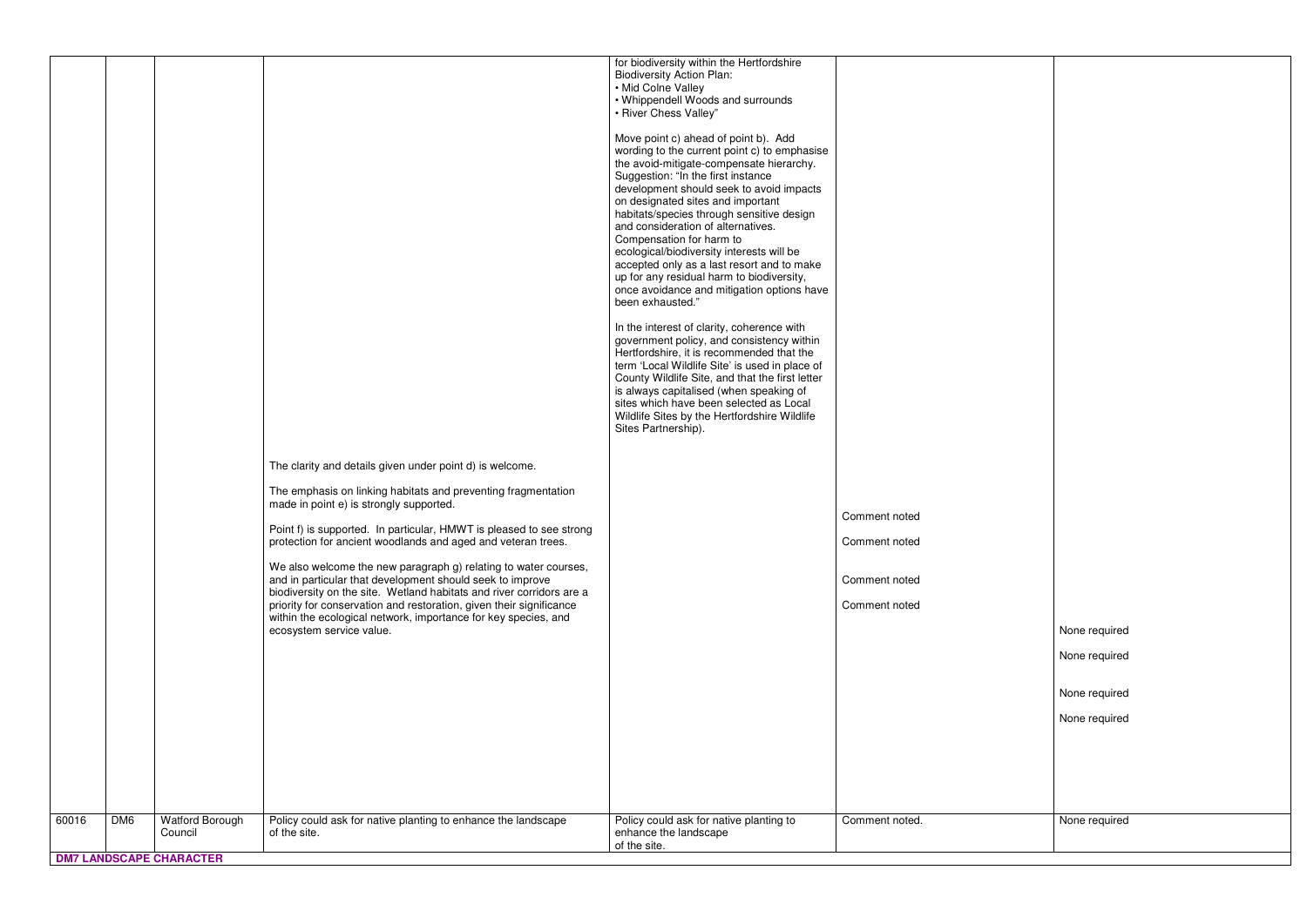| 60037 | DM7   | Chilterns                                          | The Board supports the policy as drafted and particularly welcomes                                                                   |                                                                                             | Support welcomed                                                            | None required                       |
|-------|-------|----------------------------------------------------|--------------------------------------------------------------------------------------------------------------------------------------|---------------------------------------------------------------------------------------------|-----------------------------------------------------------------------------|-------------------------------------|
|       |       | Conservation                                       | the references to the Chilterns Buildings Design Guide and                                                                           |                                                                                             |                                                                             |                                     |
|       |       | Board<br><b>DM8 FLOOD RISK AND WATER RESOURCES</b> | Supplementary Technical Notes on local building materials.                                                                           |                                                                                             |                                                                             |                                     |
|       |       |                                                    |                                                                                                                                      |                                                                                             |                                                                             |                                     |
| 60051 | 10.1  | Environment                                        | We support these paragraphs. These paragraphs form an excellent                                                                      |                                                                                             | Support welcomed                                                            | None required                       |
|       |       | Agency                                             | summation of the principal issues associated with flood risk and                                                                     |                                                                                             |                                                                             |                                     |
|       |       |                                                    | water resources. We are pleased that the 'sequential approach' is                                                                    |                                                                                             |                                                                             |                                     |
|       |       |                                                    | discussed in paragraph 10.2, as this is a key way to prevent                                                                         |                                                                                             |                                                                             |                                     |
|       |       |                                                    | inappropriate development in floodplains. Paragraph 10.3 stresses                                                                    |                                                                                             |                                                                             |                                     |
|       |       |                                                    | the requirement to incorporate SuDS into all new developments, and                                                                   |                                                                                             |                                                                             |                                     |
|       |       |                                                    | this is key in managing flood risks - particularly surface water                                                                     |                                                                                             |                                                                             |                                     |
|       |       |                                                    | flooding. Finally, paragraph 10.4 is excellent as it stresses the                                                                    |                                                                                             |                                                                             |                                     |
|       |       |                                                    | importance of making efficient use of water, and protecting and                                                                      |                                                                                             |                                                                             |                                     |
|       |       |                                                    | enhancing groundwater quality. This paragraph is vital because of                                                                    |                                                                                             |                                                                             |                                     |
|       |       |                                                    | the current high water usage across the Distict, and the key role that                                                               |                                                                                             |                                                                             |                                     |
|       |       |                                                    | groundwater plays in public drinking water supplies in south-east                                                                    |                                                                                             |                                                                             |                                     |
| 60018 | 10.3  | <b>Watford Borough</b>                             | England particularly.<br>Last sentence would benefit form cross-reference to para 10.12                                              | Last sentence would benefit form cross-                                                     | Comment noted                                                               | None required                       |
|       |       | Council                                            |                                                                                                                                      | reference to para 10.12                                                                     |                                                                             |                                     |
| 60019 | 10.7  | <b>Watford Borough</b>                             | Five flood risk objectives [from the SFRA]:: these are more                                                                          | five flood risk objectives [from the SFRA]::                                                | Comment noted.                                                              | None required                       |
|       |       | Council                                            | corporate issues [and as such could be referenced in other related                                                                   | these are more corporate issues [and as                                                     | The flood risk objectives of the SFRA are                                   |                                     |
|       |       |                                                    | strategic document, such as the IDP]. In particular point 5 - raising                                                                | such could be referenced in other related                                                   | details to provide local context and to                                     |                                     |
|       |       |                                                    | flood awareness and improving emergency planning' is at the                                                                          | strategic document, such as the IDP]. In                                                    | inform policy.                                                              |                                     |
|       |       |                                                    | moment not listed as one of the requirements for developers in<br>policy DM8 Flood Risk and Water Resources. Three Rivers District   | particular point 5 - raising flood awareness<br>and improving emergency planning' is at the |                                                                             |                                     |
|       |       |                                                    | Council might want to consider to add here a developer requirement                                                                   | moment not listed as one of the                                                             |                                                                             |                                     |
|       |       |                                                    | or alternatively in another strategic document, such as e.g. the IDP.                                                                | requirements for developers in policy DM8                                                   |                                                                             |                                     |
|       |       |                                                    |                                                                                                                                      | Flood Risk and Water Resources. Three                                                       |                                                                             |                                     |
|       |       |                                                    |                                                                                                                                      | Rivers District Council might want to                                                       |                                                                             |                                     |
|       |       |                                                    |                                                                                                                                      | consider to add here a developer                                                            |                                                                             |                                     |
|       |       |                                                    |                                                                                                                                      | requirement or alternatively in another                                                     |                                                                             |                                     |
|       |       |                                                    |                                                                                                                                      | strategic document, such as e.g. the IDP.                                                   |                                                                             |                                     |
| 60052 | 10.11 | Environment                                        | We support this paragraph. We are pleased that applicants are                                                                        |                                                                                             | Support welcomed                                                            | None required                       |
|       |       | Agency                                             | advised to contact the Environment Agency for information on areas                                                                   |                                                                                             |                                                                             |                                     |
|       |       |                                                    | at risk of flooding, as we are keen to ensure that developers are                                                                    |                                                                                             |                                                                             |                                     |
|       |       |                                                    | following the correct procedures prior to applying for planning<br>permission. We are also pleased that this pargraph makes it clear |                                                                                             |                                                                             |                                     |
|       |       |                                                    | that new build footprint will not be accepted in Flood Zone 3b (the                                                                  |                                                                                             |                                                                             |                                     |
|       |       |                                                    | functional floodplain). Flood Zone 3b should be designated as areas                                                                  |                                                                                             |                                                                             |                                     |
|       |       |                                                    | that 'can or should store water' during a flood event, and as such                                                                   |                                                                                             |                                                                             |                                     |
|       |       |                                                    | development in these areas is inappropriate unless the development                                                                   |                                                                                             |                                                                             |                                     |
|       |       |                                                    | is of a compatible use class as defined in the National Planning                                                                     |                                                                                             |                                                                             |                                     |
|       |       |                                                    | Policy Framework.                                                                                                                    |                                                                                             |                                                                             |                                     |
| 60020 | 10.12 | <b>Watford Borough</b>                             | A site related FRA is required for all new developments in FRZ 2                                                                     | A site related FRA is required for all new                                                  | The NPPF requires a site specific Flood                                     | Paragraph 10.                       |
|       |       | Council                                            | and 3 and on sites over 0.5 ha in FRZ 1. [in Technical Guide to                                                                      | developments in FRZ 2 and 3 and on sites                                                    | Risk Assessment for proposals of 1ha or                                     |                                     |
|       |       |                                                    | NPPF, formerly in PPS 25]. Also there seems to be any reference                                                                      | over 0.5 ha in FRZ 1. [in Technical Guide                                                   | greater in flood zone 1, all proposals for                                  | In assessing de                     |
|       |       |                                                    | missing to areas and FRZ needing site specific flood risk<br>assessments -relating to other sources of flooding such as surface      | to NPPF, formerly in PPS 25]. Also there<br>seems to be any reference missing to areas      | new development (including minor<br>development and change of use) in flood | Council will app<br>findings of the |
|       |       |                                                    | water, groundwater and potential sewer flooding. [in NPPF and in                                                                     | and FRZ needing site specific flood risk                                                    | zones 2 and 3, or in an area in flood zone                                  | <b>Risk Assessme</b>                |
|       |       |                                                    | Technical Guide to NPPF]                                                                                                             | assessments -relating to other sources of                                                   | 1 which has critical drainage problems (as                                  | Assessment (F                       |
|       |       |                                                    |                                                                                                                                      | flooding such as surface water,                                                             | notified to the local planning authority by                                 | development p                       |
|       |       |                                                    |                                                                                                                                      | groundwater and potential sewer                                                             | the Environment Agency), and where                                          | in flood zone 1                     |
|       |       |                                                    |                                                                                                                                      | flooding.[in NPPF and in Technical Guide to                                                 | proposed development or a change of                                         | developments                        |
|       |       |                                                    |                                                                                                                                      | NPPF]                                                                                       | use to a more vulnerable class may be                                       | as designated                       |
|       |       |                                                    |                                                                                                                                      |                                                                                             | subject to other sources of flooding                                        | in an area in fl                    |
|       |       |                                                    |                                                                                                                                      |                                                                                             | (paragraph 103).                                                            | which has critic                    |
|       |       |                                                    |                                                                                                                                      |                                                                                             |                                                                             | notified to the I                   |
|       |       |                                                    |                                                                                                                                      |                                                                                             | Therefore proposed change to paragraph                                      | <b>Environment A</b>                |
|       |       |                                                    |                                                                                                                                      |                                                                                             | 10.12 to reflect the NPPF requirement                                       | development o                       |
|       |       |                                                    |                                                                                                                                      |                                                                                             |                                                                             | vulnerable clas                     |
|       |       |                                                    |                                                                                                                                      |                                                                                             |                                                                             | sources of floo                     |

| None required                                                                                                                                                                                                                                                                                                                                                                                                                                                                                                                                                                                                                                                                                                                                                      |
|--------------------------------------------------------------------------------------------------------------------------------------------------------------------------------------------------------------------------------------------------------------------------------------------------------------------------------------------------------------------------------------------------------------------------------------------------------------------------------------------------------------------------------------------------------------------------------------------------------------------------------------------------------------------------------------------------------------------------------------------------------------------|
|                                                                                                                                                                                                                                                                                                                                                                                                                                                                                                                                                                                                                                                                                                                                                                    |
| None required                                                                                                                                                                                                                                                                                                                                                                                                                                                                                                                                                                                                                                                                                                                                                      |
|                                                                                                                                                                                                                                                                                                                                                                                                                                                                                                                                                                                                                                                                                                                                                                    |
| None required                                                                                                                                                                                                                                                                                                                                                                                                                                                                                                                                                                                                                                                                                                                                                      |
| None required                                                                                                                                                                                                                                                                                                                                                                                                                                                                                                                                                                                                                                                                                                                                                      |
| None required                                                                                                                                                                                                                                                                                                                                                                                                                                                                                                                                                                                                                                                                                                                                                      |
| Paragraph 10.12<br>In assessing development proposals, the<br>Council will apply national policy and the<br>findings of the Three Rivers Strategic Flood<br>Risk Assessment (SFRA). A Flood Risk<br>Assessment (FRA) is likely to be required for<br>development proposals of 1 hectare or larger<br>in flood zone 1 and for proposals for all new<br>developments located in flood zones 2 and 3<br>as designated by the Environment Agency, or<br>in an area in flood zone 1 where flood zone 1<br>which has critical drainage problems (as<br>notified to the Local Planning Authority by the<br><b>Environment Agency), and where proposed</b><br>development or a change of use to a more<br>vulnerable class may be subject to other<br>sources of flooding. |
|                                                                                                                                                                                                                                                                                                                                                                                                                                                                                                                                                                                                                                                                                                                                                                    |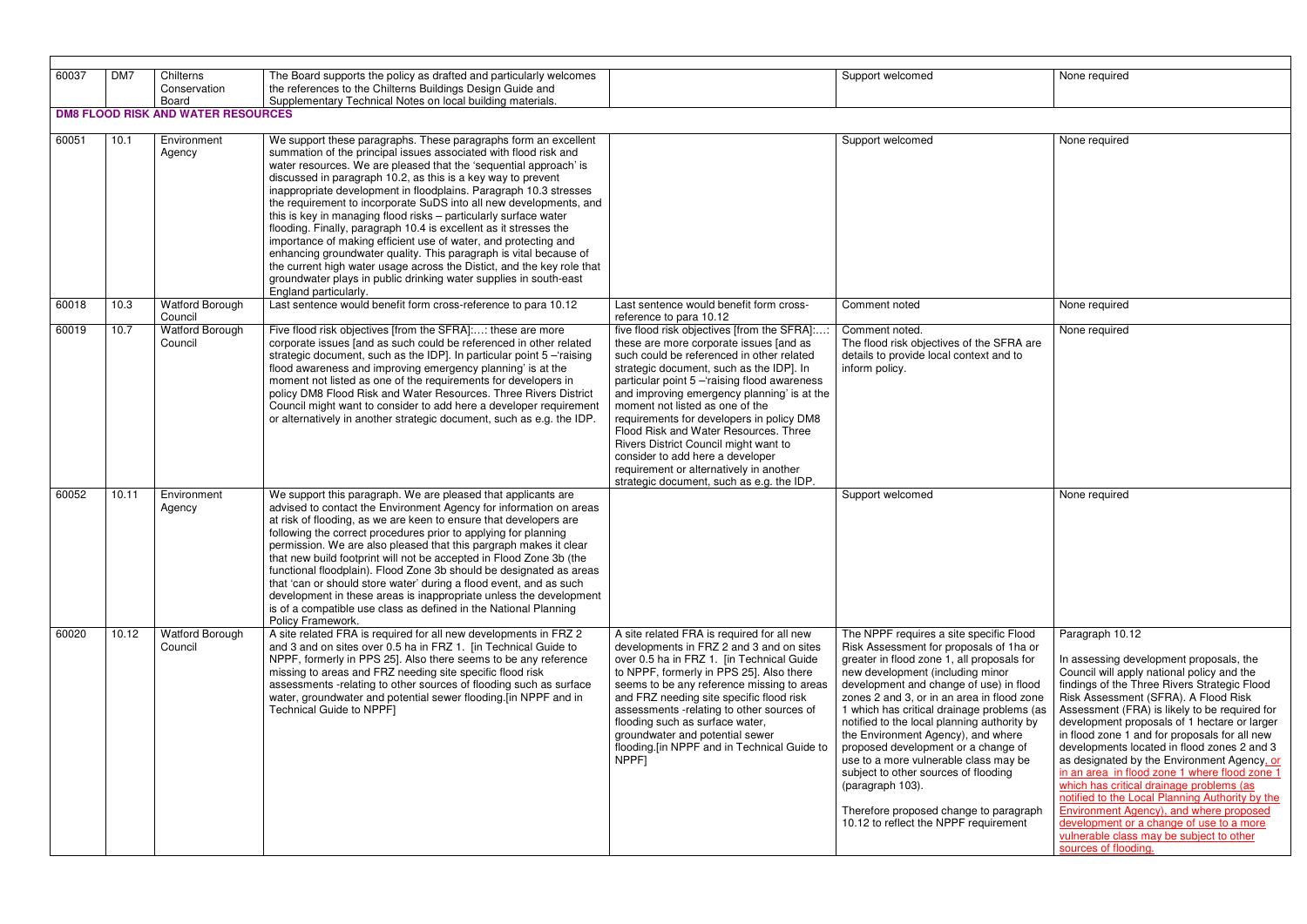| 60053 | 10.15 | Environment<br>Agency                      | We support this paragraph. We are pleased that there is recognition<br>that flood defences or other flood protection/mitigation should not<br>have an unacceptable impact on the biodiversity of the site. We are<br>also very pleased that applicants are advised that they should<br>always seek to include river restoration and de-culverting as part of<br>any proposals adjacent to watercourses. This will go a long way to<br>helping to restore rivers and achieve the targets set out in the Water<br>Framework Directive.                                                                                                                                                                                                                                                                                                                                                                                                                                                                                                                                                                                                                                                                                                                                                                      |                                                                                                                                                                                                                                                                                                                                                                                                                                                                                                                                                                                                                                                                                                                                                                                                                                                                                                                                                                  | Support welcomed                                                                                                                                                                                                                                                                                                                                                                                                                                                                                                                                                                                                                                                                                    | None required                                                                                                                                                                                                                                                                                                                                                                                                                                                                                                                                                                                                                                                                                                                            |
|-------|-------|--------------------------------------------|-----------------------------------------------------------------------------------------------------------------------------------------------------------------------------------------------------------------------------------------------------------------------------------------------------------------------------------------------------------------------------------------------------------------------------------------------------------------------------------------------------------------------------------------------------------------------------------------------------------------------------------------------------------------------------------------------------------------------------------------------------------------------------------------------------------------------------------------------------------------------------------------------------------------------------------------------------------------------------------------------------------------------------------------------------------------------------------------------------------------------------------------------------------------------------------------------------------------------------------------------------------------------------------------------------------|------------------------------------------------------------------------------------------------------------------------------------------------------------------------------------------------------------------------------------------------------------------------------------------------------------------------------------------------------------------------------------------------------------------------------------------------------------------------------------------------------------------------------------------------------------------------------------------------------------------------------------------------------------------------------------------------------------------------------------------------------------------------------------------------------------------------------------------------------------------------------------------------------------------------------------------------------------------|-----------------------------------------------------------------------------------------------------------------------------------------------------------------------------------------------------------------------------------------------------------------------------------------------------------------------------------------------------------------------------------------------------------------------------------------------------------------------------------------------------------------------------------------------------------------------------------------------------------------------------------------------------------------------------------------------------|------------------------------------------------------------------------------------------------------------------------------------------------------------------------------------------------------------------------------------------------------------------------------------------------------------------------------------------------------------------------------------------------------------------------------------------------------------------------------------------------------------------------------------------------------------------------------------------------------------------------------------------------------------------------------------------------------------------------------------------|
| 60021 | 10.17 | Watford Borough<br>Council                 | The Highways Design Guide: it would be helpful to have somewhere<br>a reference how this document relates to flood risk and water<br>resources.<br>Reference to many of the national, semi-regional [catchment-wide]<br>and local [district and county] level documents could be added. For<br>example to documents such as the Thames River Basin<br>Management Plan, the Water Cycle Study-scoping report, the SAB<br>guidance and LSWMS; and also reference to the Green<br>Infrastructure Plan might be useful                                                                                                                                                                                                                                                                                                                                                                                                                                                                                                                                                                                                                                                                                                                                                                                        | The Highways Design Guide: it would be<br>helpful to have somewhere a reference how<br>this document relates to flood risk and water<br>resources.<br>Reference to many of the national, semi-<br>regional [catchment-wide] and local [district<br>and county] level documents could be<br>added. For example to documents such as<br>the Thames River Basin Management Plan,<br>the Water Cycle Study-scoping report, the<br>SAB guidance and LSWMS; and also<br>reference to the Green Infrastructure Plan<br>might be useful                                                                                                                                                                                                                                                                                                                                                                                                                                  | The Highways Design Guide is clearly<br>referenced as a source of further<br>information and therefore implies that it is<br>of relevance. Whilst we acknowledge that<br>there may be other sources of information<br>we are unable to reference all possible<br>sources of information.                                                                                                                                                                                                                                                                                                                                                                                                            | None required                                                                                                                                                                                                                                                                                                                                                                                                                                                                                                                                                                                                                                                                                                                            |
| 60014 | DM8   | Herts & Middlesex<br><b>Wildlife Trust</b> | We generally support this policy, however we would encourage the<br>council to promote the use of SUDS more explicitly in the policy, as<br>well as the existing references in the supporting text (paragraph<br>10.3). For instance, the council could consider incorporating a<br>requirement that new development employs Sustainable Drainage<br>techniques (wherever technically feasible and economically viable).<br>Drainage proposals should have regard to SUDS guidance, eg. The<br>SuDs Manual (CIRIA C697 - Woods Ballard B; Kellagher R et al.,<br>2007).<br>This is recommended as SUDS can make contributions to other<br>sustainability goals other than reducing flood risk - including<br>enhancing biodiversity, urban cooling and visual amenity.<br>Paragraph 102 of the NPPF says that development should 'give<br>priority to the use of sustainable drainage systems'.                                                                                                                                                                                                                                                                                                                                                                                                           |                                                                                                                                                                                                                                                                                                                                                                                                                                                                                                                                                                                                                                                                                                                                                                                                                                                                                                                                                                  | Support noted.<br>Paragraph 10.14 states that 'For<br>developments in all areas, Sustainable<br>Drainage Systems should be<br>implemented to reduce the run off from<br>the site'.<br>As there are now requirements for Suds<br>in new development, no further wording is<br>considered necessary.<br>Policy CP1 c) of the Core Strategy also<br>states that development should take into<br>account minimising flood risk through the<br>use of Sustainable Drainage Systems                                                                                                                                                                                                                       | None required                                                                                                                                                                                                                                                                                                                                                                                                                                                                                                                                                                                                                                                                                                                            |
| 60025 | DM8   | Hertfordshire<br><b>County Council</b>     | The NPPF (Para 100) requires "Local Plans to be supported by<br>Strategic Flood Risk Assessment and development policies to<br>manage flood risk from all sources".<br>The recent revision of the SFRA for Three Rivers (Three Rivers<br>District Council Strategic Flood Risk Assessment for Flood Risk<br>Sites 2012) takes into account surface water flood risk and includes<br>recent mapping for Areas Susceptible to Surface Water Flooding<br>and a Flood Map for Surface Water. This is welcomed.<br>However, it is not clear either within Policy DM8 or the supporting<br>text (Para 10.12) how, when assessing development proposals the<br>Council will take into surface water flooding, and more importantly<br>where a Flood Risk Assessment will be required in relation to other<br>flooding sources e.g. surface water flooding (Flood Zones 1-3 relate<br>only to fluvial flooding). It is therefore considered that as worded,<br>Policy DM10 and its supporting text may not provide sufficient<br>information to the development industry as to what information<br>would be required as part of a planning application (when<br>considering surface water flooding) and consequently not reflecting<br>the NPPF's attempts to make the decision making process more<br>efficient. | In light of the concerns raised above, it is<br>considered that minor changes would be<br>required to make the document sound.<br>It is considered that Para 10.12 could be<br>expanded to include information on when<br>the Council will require a Flood Risk<br>Assessment in relation to all sources of<br>flooding. This would reflect the approach<br>taken for identified sites within the 'Three<br>Rivers District Council Strategic Flood Risk<br>Assessment for Flood Risk Sites 2012' and<br>ensure that a consistent approach can be<br>applied to all development proposals,<br>including those that may come forward<br>outside of identified areas<br>Consideration could also be given to<br>including reference to 'all sources of<br>flooding' within Policy DM8 to reinforce the<br>principles of the NPPF which require Local<br>Plans to manage flood risk from all sources.<br>For example,<br>a) In accordance with National Policy, the | As detailed in our response to comment   Paragraph 10.12<br>60020, the NPPF requires a site specific<br>Flood Risk Assessment for proposals of<br>1ha or greater in flood zone 1, all<br>proposals for new development (including<br>minor development and change of use) in<br>flood zones 2 and 3, or in an area in flood<br>zone 1 which has critical drainage<br>problems (as notified to the local planning<br>authority by the Environment Agency),<br>and where proposed development or a<br>change of use to a more vulnerable class<br>may be subject to other sources of<br>flooding (paragraph 103).<br>Therefore proposed change to paragraph<br>10.12 to reflect the NPPF requirement. | In assessing development proposals, the<br>Council will apply national policy and the<br>findings of the Three Rivers Strategic Flood<br>Risk Assessment (SFRA). A Flood Risk<br>Assessment (FRA) is likely to be required for<br>development proposals of 1 hectare or larger<br>in flood zone 1 and for proposals for all new<br>developments located in flood zones 2 and 3<br>as designated by the Environment Agency. or<br>in an area in flood zone 1 where flood zone 1<br>which has critical drainage problems (as<br>notified to the Local Planning Authority by the<br>Environment Agency), and where proposed<br>development or a change of use to a more<br>vulnerable class may be subject to other<br>sources of flooding. |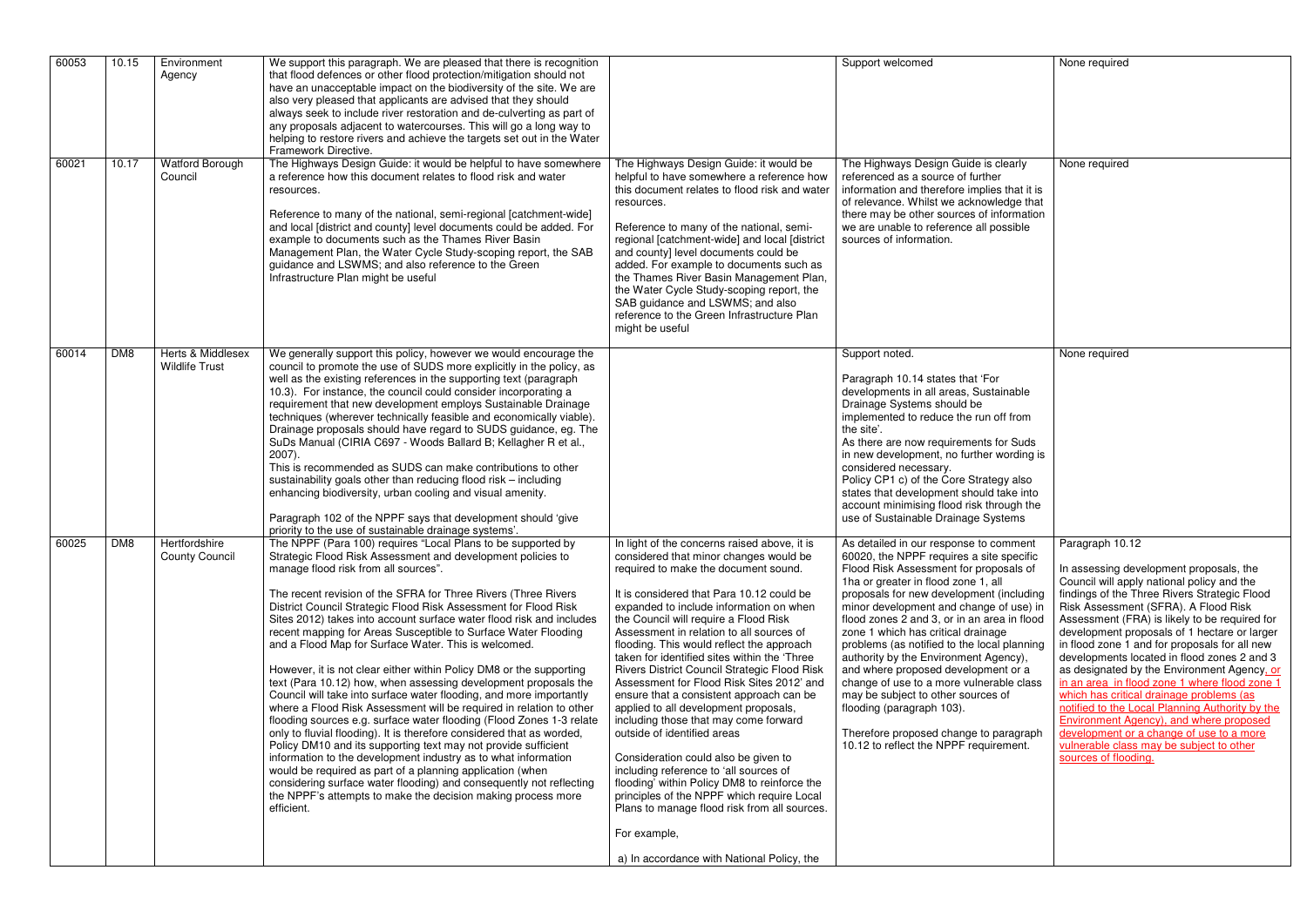| The Site Allocations LDD will be<br>accompanied by a sequential test.<br>To change the policy wording as<br>suggested would make the policy<br>unsound.    | None required                                                                                                                                                                                                                                                                                    |
|------------------------------------------------------------------------------------------------------------------------------------------------------------|--------------------------------------------------------------------------------------------------------------------------------------------------------------------------------------------------------------------------------------------------------------------------------------------------|
| Support welcomed.                                                                                                                                          | None required                                                                                                                                                                                                                                                                                    |
| Agreed. The current wording was a result<br>of a misinterpretation of the Environment<br>Agency's representation on the previous<br>consultation document. | Policy DM8<br>c) Development should normally be set back<br>from a main river (as defined by the<br><b>Environment Agency) with a minimum 8m</b><br>wide buffer zone and from any other<br>watercourse with a minimum 5m wide buffer<br>zone to prevent any significant impact from<br>flooding. |
|                                                                                                                                                            |                                                                                                                                                                                                                                                                                                  |
| Agreed                                                                                                                                                     | Policy Link Box, page 37<br>National Planning Policy Statement<br>Framework                                                                                                                                                                                                                      |
| Support welcomed                                                                                                                                           | None required                                                                                                                                                                                                                                                                                    |

|       |                 |                                           |                                                                                                                                                                                                                                                                                                                                                                                                                                                                                                                                                                                                                                                                                                                                                                                                                                                                                                                                                                                                                                                                                                                                                                                                                                                                                                                                                                                                                                                                                                                                                                                                                       | Council will only permit development if it is<br>demonstrated that there will be no adverse<br>impact on areas at risk from all sources of<br>flooding. Proposals should not add to and,<br>should, where practicable take opportunities<br>to reduce all flood risk.                                                                                                                                                                                                                                                                                                                                                                                                                                                                                                                                                                                                                                                                                                                                                                                                                                                                                                                                                   |                                                                                                                                                            |                                                                                         |
|-------|-----------------|-------------------------------------------|-----------------------------------------------------------------------------------------------------------------------------------------------------------------------------------------------------------------------------------------------------------------------------------------------------------------------------------------------------------------------------------------------------------------------------------------------------------------------------------------------------------------------------------------------------------------------------------------------------------------------------------------------------------------------------------------------------------------------------------------------------------------------------------------------------------------------------------------------------------------------------------------------------------------------------------------------------------------------------------------------------------------------------------------------------------------------------------------------------------------------------------------------------------------------------------------------------------------------------------------------------------------------------------------------------------------------------------------------------------------------------------------------------------------------------------------------------------------------------------------------------------------------------------------------------------------------------------------------------------------------|-------------------------------------------------------------------------------------------------------------------------------------------------------------------------------------------------------------------------------------------------------------------------------------------------------------------------------------------------------------------------------------------------------------------------------------------------------------------------------------------------------------------------------------------------------------------------------------------------------------------------------------------------------------------------------------------------------------------------------------------------------------------------------------------------------------------------------------------------------------------------------------------------------------------------------------------------------------------------------------------------------------------------------------------------------------------------------------------------------------------------------------------------------------------------------------------------------------------------|------------------------------------------------------------------------------------------------------------------------------------------------------------|-----------------------------------------------------------------------------------------|
| 60029 | DM8             | Jonathan Harbotlle                        | It should be made clear that sites that have been identified as<br>suitable for development (even if covered by other policies that<br>constrain or delay the development of such land) do not have to<br>pass any sequential test and that the process of selection has<br>confirmed the development of the site acceptable, subject to site<br>specific considerations and a satisfactory effect on areas at risk of<br>flooding                                                                                                                                                                                                                                                                                                                                                                                                                                                                                                                                                                                                                                                                                                                                                                                                                                                                                                                                                                                                                                                                                                                                                                                    | Amend b) to read New development (other<br>than sites already identified for development<br>in the sites allocations DPD) must be<br>located and designed<br>This is so that the DPD of site allocations is<br>not affected in terms of delivering the<br>capacity anticipated and so ensuring that<br>the plan remains sound and produces the<br>number of homes that are planned                                                                                                                                                                                                                                                                                                                                                                                                                                                                                                                                                                                                                                                                                                                                                                                                                                      | The Site Allocations LDD will be<br>accompanied by a sequential test.<br>To change the policy wording as<br>suggested would make the policy<br>unsound.    | None re                                                                                 |
| 60038 | DM <sub>8</sub> | Chilterns<br>Conservation<br><b>Board</b> | Though the Board supports the policy it is considered that reference<br>could usefully be made to the use of water meters within the<br>measures to be incorporated to ensure efficient use of water<br>resources                                                                                                                                                                                                                                                                                                                                                                                                                                                                                                                                                                                                                                                                                                                                                                                                                                                                                                                                                                                                                                                                                                                                                                                                                                                                                                                                                                                                     |                                                                                                                                                                                                                                                                                                                                                                                                                                                                                                                                                                                                                                                                                                                                                                                                                                                                                                                                                                                                                                                                                                                                                                                                                         | Support welcomed.                                                                                                                                          | None re                                                                                 |
| 60054 | DM8             | Environment<br>Agency                     | This is solely in reference to section c) of this policy. The policy<br>currently states that development should be set back from any<br>watercourse with a minimum 5m wide buffer zone to prevent any<br>significant impact from flooding. This is unsound because we would<br>normally expect a minimum buffer zone of 8m from any watercourse<br>designated as a main river. This is to comply with the requirements<br>of the Thames Region Land Drainage Byelaws (TRLDB) that state in<br>section 4 (b) that "No person shall, without the previous consent of<br>the Authority [Environment Agency/Lead Local Flood Authority]:<br>erect or construct, or cause or permit to be erected or constructed,<br>any fence, post, pylon, wall, or any other building or structure within<br>8 metres measured horizontally from the top edge of the batter<br>enclosing the river". The Environment Agency grant Flood<br>Defence Consents for development within 8m of main rivers, and as<br>we may not grant a consent for development between 5-8m from a<br>main river, this would conflict with this part of the policy.<br>The responsibility for ordinary watercourses (those not defined as<br>main rivers by the Environment Agency) has recently passed to<br>Hertfordshire County Council as the Lead Local Flood Authority.<br>They are now responsible for the granting of Flood Defence<br>Consents for development adjacent to watercourses. Whilst the<br>Environment Agency were responsible for ordinary watercourses,<br>we expected a minimum 5m buffer zone - free of all built<br>development. | We would suggest that section c) of this<br>policy is re-worded to recognise that there<br>should be a minimum 8m buffer to main<br>rivers. We would also suggest clarifying that<br>this should include all development (as<br>demonstrated in the text from the TRLDB<br>shown above). We would suggest changing<br>the wording of DM8, part c) to:<br>"Any development should normally be set<br>back from a main river (as defined by the<br>Environment Agency) with a minimum 8m<br>wide buffer zone, and from any other<br>watercourse with a minimum 5m wide buffer<br>zone, to prevent any significant impact from<br>flooding, and to ensure emergency access<br>to the watercourse."<br>Alternatively, the condition could be re-<br>written to take the widest buffer zone into<br>account for all watercourses, such as:<br>"Any development should normally be set<br>back from a watercourse with a minimum<br>8m wide buffer zone to prevent any<br>significant impact from flooding and to<br>ensure emergency access to the<br>watercourse."<br>We would suggest that the first wording<br>would be more appropriate given the<br>differing requirements of main rivers and<br>ordinary watercourses. | Agreed. The current wording was a result<br>of a misinterpretation of the Environment<br>Agency's representation on the previous<br>consultation document. | Policy D<br>c) Deve<br>from an<br>Environr<br>wide bu<br>waterco<br>zone to<br>flooding |
|       |                 | <b>DM9 CONTAMINATION AND POLLUTION</b>    |                                                                                                                                                                                                                                                                                                                                                                                                                                                                                                                                                                                                                                                                                                                                                                                                                                                                                                                                                                                                                                                                                                                                                                                                                                                                                                                                                                                                                                                                                                                                                                                                                       |                                                                                                                                                                                                                                                                                                                                                                                                                                                                                                                                                                                                                                                                                                                                                                                                                                                                                                                                                                                                                                                                                                                                                                                                                         |                                                                                                                                                            |                                                                                         |
| 60021 | DM9             | <b>Watford Borough</b><br>Council         | National Policy should be rather NPPF than NPPS; you might want<br>to reference here also the Technical Guidance to the NPPF [part 2].                                                                                                                                                                                                                                                                                                                                                                                                                                                                                                                                                                                                                                                                                                                                                                                                                                                                                                                                                                                                                                                                                                                                                                                                                                                                                                                                                                                                                                                                                |                                                                                                                                                                                                                                                                                                                                                                                                                                                                                                                                                                                                                                                                                                                                                                                                                                                                                                                                                                                                                                                                                                                                                                                                                         | Agreed                                                                                                                                                     | Policy L<br>Nationa<br><b>Framew</b>                                                    |
| 60004 | DM9             | Hertfordshire<br>Constabulary             | We are pleased to see the changes under paragraph 3.2 which<br>reflect the conversations we are having with the Council Planning<br>Department, particularly in relation to Secured by Design. Thank you<br>for including reference to our Lighting against Crime document<br>under DM9. Further knowledge and information can only assist in<br>making Hertfordshire a safer place.                                                                                                                                                                                                                                                                                                                                                                                                                                                                                                                                                                                                                                                                                                                                                                                                                                                                                                                                                                                                                                                                                                                                                                                                                                  |                                                                                                                                                                                                                                                                                                                                                                                                                                                                                                                                                                                                                                                                                                                                                                                                                                                                                                                                                                                                                                                                                                                                                                                                                         | Support welcomed                                                                                                                                           | None re                                                                                 |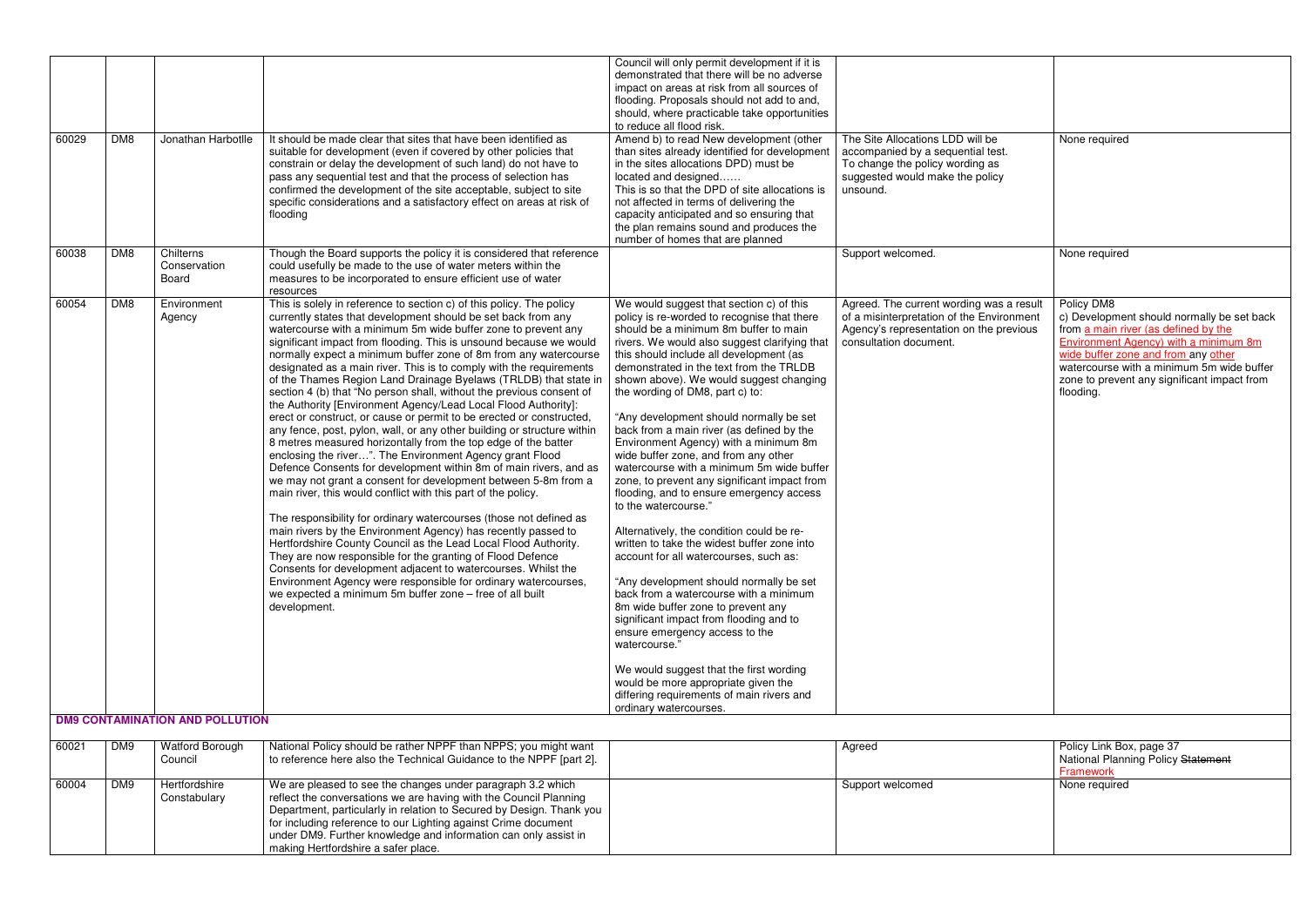| 60032 | DM <sub>9</sub> | <b>Thames Water</b><br><b>Utilities</b> | Para 120 of the National Planning Policy Framework states: 'To<br>prevent unacceptable risks from pollution and land instability,<br>planning policies and decisions should ensure that new development<br>is appropriate for its location. The effects (including cumulative<br>effects) of pollution on health, the natural environment or general<br>amenity, and the potential sensitivity of the area or proposed<br>development to adverse effects from pollution, should be taken into<br>account.'<br>Annex 2 of the NPPF which relates to pollution goes on to state:<br>'Anything that affects the quality of land, air, water or soils, which<br>might lead to an adverse impact on human health, the natural<br>environment or general amenity. Pollution can arise from a range of<br>emissions, including smoke, fumes, gases, dust, steam, odour,<br>noise and light."<br>Under Section 11.8 on air quality it is set out that air pollutants<br>include dust and odour. It goes on to state that emissions arising<br>from any development must be considered in determining<br>applications. This approach is then included in Planning Policy<br>$DM9(c)$ .<br>Potential adverse effects can occur from the inappropriate location<br>of development close to existing sources of air pollutants including<br>odour such as sewage treatment works. As such the DPD would not<br>be effective or consistent with national policy and would not<br>therefore be sound. The supporting text and policy should be revised<br>to ensure that developments consider both the impact of emissions<br>from the development and also the impact of existing pollutant<br>sources on future occupiers | Policy DM9(c) should be revised to read:<br>"c) Air Quality<br>Development will not be permitted where it<br>would:<br>- have an adverse impact on air pollution<br>levels, particularly where it would adversely<br>affect air quality in an Air Quality<br>Management Area;<br>- be subject to unacceptable levels of air<br>pollutants or disturbance from existing<br>pollutant sources."<br>The supporting text in Section 11.8 should<br>also be revised to read:<br>"Air pollutants (including dust and odours)<br>have been shown to have an adverse effect<br>on health<br>and the environment. Emissions arising<br>from any development including indirect<br>emissions,<br>such as those attributable to associated<br>traffic generation, must therefore be<br>considered in<br>determining planning applications. It is<br>important to ensure developments sensitive<br>to air pollutants are located where future<br>occupiers would not be subject to<br>unacceptable levels of air pollutants from<br>existing sources."<br>Such wording is required to ensure that the<br>DPD is effective at ensuring that future<br>occupiers of developments are not<br>adversely affected by existing sources of air<br>pollutants including odour emissions. In<br>addition the revised wording is required to<br>ensure that the policy is consistent with<br>national policy set out in the NPPF and that<br>the policy is sound. | Agreed. paragraph 109 of the NPPF<br>states that the planning system should<br>contribute to and enhance the natural and<br>local environment by:<br>preventing both new and existing<br>development from contributing to or being<br>put at unacceptable risk from, or being<br>adversely affected by unacceptable levels<br>of soil, air, water or noise pollution or land<br>instability;<br>Agreed that additional wording is required<br>to clarify. | DM9 c)<br>c) Air Quality<br>Development v<br>would:<br>i) Have an adv<br>levels, particula<br>affect air qualit<br>Area-and/or<br>ii) Be subject to<br>pollutants or di<br>pollutant sourc<br>Paragraph 11.8<br>Air pollutants (i<br>have been sho<br>on health and t<br>arising from an<br>indirect emissi<br>to associated t<br>therefore be co<br>planning applic<br>developments<br>located where<br>subject to unad<br>from existing s |
|-------|-----------------|-----------------------------------------|----------------------------------------------------------------------------------------------------------------------------------------------------------------------------------------------------------------------------------------------------------------------------------------------------------------------------------------------------------------------------------------------------------------------------------------------------------------------------------------------------------------------------------------------------------------------------------------------------------------------------------------------------------------------------------------------------------------------------------------------------------------------------------------------------------------------------------------------------------------------------------------------------------------------------------------------------------------------------------------------------------------------------------------------------------------------------------------------------------------------------------------------------------------------------------------------------------------------------------------------------------------------------------------------------------------------------------------------------------------------------------------------------------------------------------------------------------------------------------------------------------------------------------------------------------------------------------------------------------------------------------------------------------------------------------------------------------------|---------------------------------------------------------------------------------------------------------------------------------------------------------------------------------------------------------------------------------------------------------------------------------------------------------------------------------------------------------------------------------------------------------------------------------------------------------------------------------------------------------------------------------------------------------------------------------------------------------------------------------------------------------------------------------------------------------------------------------------------------------------------------------------------------------------------------------------------------------------------------------------------------------------------------------------------------------------------------------------------------------------------------------------------------------------------------------------------------------------------------------------------------------------------------------------------------------------------------------------------------------------------------------------------------------------------------------------------------------------------------------------------------------------------------------------------|-----------------------------------------------------------------------------------------------------------------------------------------------------------------------------------------------------------------------------------------------------------------------------------------------------------------------------------------------------------------------------------------------------------------------------------------------------------|---------------------------------------------------------------------------------------------------------------------------------------------------------------------------------------------------------------------------------------------------------------------------------------------------------------------------------------------------------------------------------------------------------------------------------------------|
| 60039 | DM9             | Chilterns<br>Conservation<br>Board      | The Board supports the policy as drafted.                                                                                                                                                                                                                                                                                                                                                                                                                                                                                                                                                                                                                                                                                                                                                                                                                                                                                                                                                                                                                                                                                                                                                                                                                                                                                                                                                                                                                                                                                                                                                                                                                                                                      |                                                                                                                                                                                                                                                                                                                                                                                                                                                                                                                                                                                                                                                                                                                                                                                                                                                                                                                                                                                                                                                                                                                                                                                                                                                                                                                                                                                                                                             | Support welcomed                                                                                                                                                                                                                                                                                                                                                                                                                                          | None required                                                                                                                                                                                                                                                                                                                                                                                                                               |
| 60056 | DM9             | Environment<br>Agency                   | We support this policy. We are pleased that groundwater and<br>surface water quality are recognised in DM9 b) ii), and that lighting<br>schemes should prevent negative impacts on habitats as identified<br>in DM9 e) vii).<br>Light spill can have a detrimental impact on wildlife, particularly<br>those using green corridors, such as rivers. Certain nocturnal<br>species can be very badly affected by light spill, so measure and<br>policies to prevent such habitat degradation are vital to ensure the<br>continued protection of such habitats.                                                                                                                                                                                                                                                                                                                                                                                                                                                                                                                                                                                                                                                                                                                                                                                                                                                                                                                                                                                                                                                                                                                                                   |                                                                                                                                                                                                                                                                                                                                                                                                                                                                                                                                                                                                                                                                                                                                                                                                                                                                                                                                                                                                                                                                                                                                                                                                                                                                                                                                                                                                                                             | Support welcomed                                                                                                                                                                                                                                                                                                                                                                                                                                          | None required                                                                                                                                                                                                                                                                                                                                                                                                                               |
| 60055 | 11.7            | Environment<br>Agency                   | We support this paragraph. It is vital that land that may be affected<br>by contamination is correctly identified, and where necessary,<br>remediated. This is in line with the paragraphs 120 and 121 of the<br>National Planning Policy Framework (NPPF). We are pleased that it<br>is recognised that such work should be carried out by a "competent"<br>and suitably experienced consultant" -again in line with the policies<br>in the NPPF.<br>We would like to see a line added to the end of the paragraph to                                                                                                                                                                                                                                                                                                                                                                                                                                                                                                                                                                                                                                                                                                                                                                                                                                                                                                                                                                                                                                                                                                                                                                                         |                                                                                                                                                                                                                                                                                                                                                                                                                                                                                                                                                                                                                                                                                                                                                                                                                                                                                                                                                                                                                                                                                                                                                                                                                                                                                                                                                                                                                                             | Support welcomed<br>Paragraph 11.7 already refers developers                                                                                                                                                                                                                                                                                                                                                                                              | None required<br>None required                                                                                                                                                                                                                                                                                                                                                                                                              |
|       |                 |                                         | state that: "developers who have proposals involving land potentially                                                                                                                                                                                                                                                                                                                                                                                                                                                                                                                                                                                                                                                                                                                                                                                                                                                                                                                                                                                                                                                                                                                                                                                                                                                                                                                                                                                                                                                                                                                                                                                                                                          |                                                                                                                                                                                                                                                                                                                                                                                                                                                                                                                                                                                                                                                                                                                                                                                                                                                                                                                                                                                                                                                                                                                                                                                                                                                                                                                                                                                                                                             | to the Environment Agency's regulations.                                                                                                                                                                                                                                                                                                                                                                                                                  |                                                                                                                                                                                                                                                                                                                                                                                                                                             |

| Agreed. paragraph 109 of the NPPF<br>states that the planning system should<br>contribute to and enhance the natural and<br>local environment by:<br>preventing both new and existing<br>development from contributing to or being<br>put at unacceptable risk from, or being<br>adversely affected by unacceptable levels<br>of soil, air, water or noise pollution or land<br>instability; | DM9 c)<br>c) Air Quality<br>Development will not be permitted where it<br>would:<br>i) Have an adverse impact on air pollution<br>levels, particularly where it would adversely<br>affect air quality in an Air Quality Management<br>Area-and/or<br>ii) Be subject to unacceptable levels of air<br>pollutants or disturbance from existing<br>pollutant sources.                                                                                                                                                                                                     |
|----------------------------------------------------------------------------------------------------------------------------------------------------------------------------------------------------------------------------------------------------------------------------------------------------------------------------------------------------------------------------------------------|------------------------------------------------------------------------------------------------------------------------------------------------------------------------------------------------------------------------------------------------------------------------------------------------------------------------------------------------------------------------------------------------------------------------------------------------------------------------------------------------------------------------------------------------------------------------|
| Agreed that additional wording is required<br>to clarify.                                                                                                                                                                                                                                                                                                                                    | Paragraph 11.8<br>Air pollutants (including dust and odours)<br>have been shown to have an adverse effect<br>on health and the environment. Emissions<br>arising from any development including<br>indirect emissions, such as those attributable<br>to associated traffic generation, must<br>therefore be considered in determining<br>planning applications. It is important to ensure<br>developments sensitive to air pollutants are<br>located where future occupiers would not be<br>subject to unacceptable levels of air pollutants<br>from existing sources. |
| Support welcomed                                                                                                                                                                                                                                                                                                                                                                             | None required                                                                                                                                                                                                                                                                                                                                                                                                                                                                                                                                                          |
| Support welcomed                                                                                                                                                                                                                                                                                                                                                                             | None required                                                                                                                                                                                                                                                                                                                                                                                                                                                                                                                                                          |
| Support welcomed                                                                                                                                                                                                                                                                                                                                                                             | None required                                                                                                                                                                                                                                                                                                                                                                                                                                                                                                                                                          |
| Paragraph 11.7 already refers developers<br>to the Environment Agency's regulations.                                                                                                                                                                                                                                                                                                         | None required                                                                                                                                                                                                                                                                                                                                                                                                                                                                                                                                                          |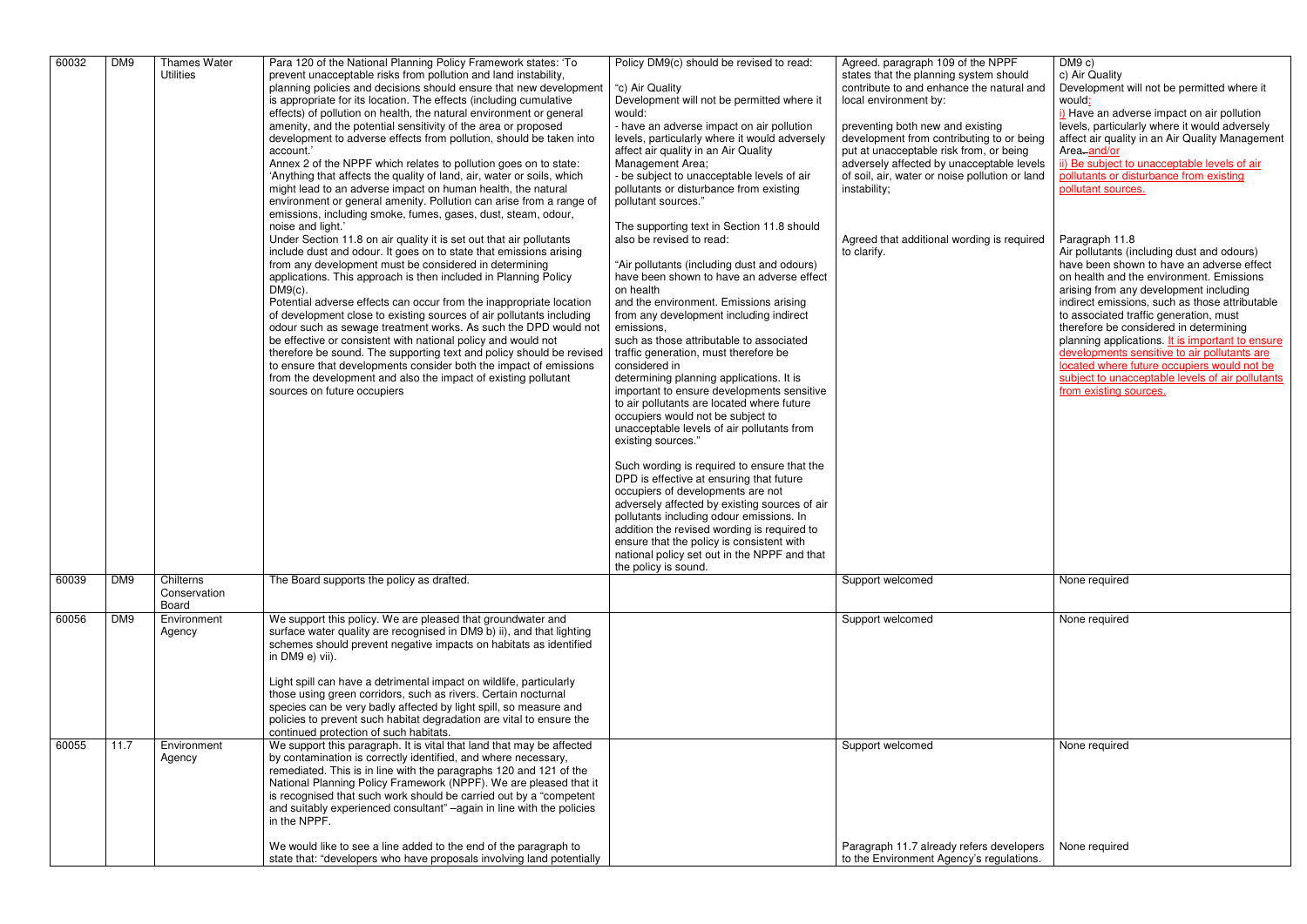|       |             |                                           | affected by contamination should engage in pre-application<br>discussions with the Environment Agency."<br>We are keen to be involved in discussion on potentially<br>contaminated land early in the planning process so that we can<br>ensure the protection of the sensitive groundwater in the District and                                                                                                                                                                                                                                                                                                                                                                                                                                                                                                                                                                                                                                                                                                                                                                                                                                                                                                                                                                                                                                                                                                                          |                                                                                                                                                                                                                                                                                                                                                                                                                                                                                                                                                                                      |                                                                                                                                                                                                                                     |                                                                                                                                                                                                                                                                                                                                                                                                                                                                                                                                                                                                                                    |
|-------|-------------|-------------------------------------------|-----------------------------------------------------------------------------------------------------------------------------------------------------------------------------------------------------------------------------------------------------------------------------------------------------------------------------------------------------------------------------------------------------------------------------------------------------------------------------------------------------------------------------------------------------------------------------------------------------------------------------------------------------------------------------------------------------------------------------------------------------------------------------------------------------------------------------------------------------------------------------------------------------------------------------------------------------------------------------------------------------------------------------------------------------------------------------------------------------------------------------------------------------------------------------------------------------------------------------------------------------------------------------------------------------------------------------------------------------------------------------------------------------------------------------------------|--------------------------------------------------------------------------------------------------------------------------------------------------------------------------------------------------------------------------------------------------------------------------------------------------------------------------------------------------------------------------------------------------------------------------------------------------------------------------------------------------------------------------------------------------------------------------------------|-------------------------------------------------------------------------------------------------------------------------------------------------------------------------------------------------------------------------------------|------------------------------------------------------------------------------------------------------------------------------------------------------------------------------------------------------------------------------------------------------------------------------------------------------------------------------------------------------------------------------------------------------------------------------------------------------------------------------------------------------------------------------------------------------------------------------------------------------------------------------------|
|       |             | <b>DM10 WASTE MANAGEMENT</b>              | other water sources e.g. rivers.                                                                                                                                                                                                                                                                                                                                                                                                                                                                                                                                                                                                                                                                                                                                                                                                                                                                                                                                                                                                                                                                                                                                                                                                                                                                                                                                                                                                        |                                                                                                                                                                                                                                                                                                                                                                                                                                                                                                                                                                                      |                                                                                                                                                                                                                                     |                                                                                                                                                                                                                                                                                                                                                                                                                                                                                                                                                                                                                                    |
|       |             |                                           |                                                                                                                                                                                                                                                                                                                                                                                                                                                                                                                                                                                                                                                                                                                                                                                                                                                                                                                                                                                                                                                                                                                                                                                                                                                                                                                                                                                                                                         |                                                                                                                                                                                                                                                                                                                                                                                                                                                                                                                                                                                      |                                                                                                                                                                                                                                     |                                                                                                                                                                                                                                                                                                                                                                                                                                                                                                                                                                                                                                    |
| 60026 | 12.11       | Hertfordshire<br><b>County Council</b>    | Hertfordshire County Council as Minerals and Waste Planning<br>Authority considers the Development Management Policies<br>Proposed Submission document to be sound and welcomes the<br>section on Waste Management.<br>Although all our suggestions to the pre-submission consultation in<br>January 2012 have been made, paragraph 12.11 needs to be<br>amended in light of recent government guidance.<br>After a period of consultation, the Department for Environment, Food<br>and Rural Affairs in March, announced the removal of the Site<br>Waste Management Plans Regulations which have been in force<br>since April 2008. This means that it will be no longer a statutory<br>requirement for companies to produce a Site Waste Management<br>Plan for construction projects that are worth over £300,000.<br>However, the county council is still keen to ensure that Site Waste<br>Management Plans are completed for construction and demolition<br>projects over £300,000. This is reflected in Policy 12: Sustainable<br>Design, Construction and Demolition in the Waste Core Strategy<br>and Development Management Policies document, which states<br>that:<br>"Completed Site Waste Management Plans should support relevant<br>developments to include details of the management of waste at<br>construction and demolition sites and should be passed onto the<br>Waste Planning Authority to collate the data." | This means that paragraph 12.11 should be<br>amended to reflect the above requirement<br>in Policy 12 and should read as follows:<br>12.11 A Site Waste Management Plan<br>(SWMP) should completed for all<br>construction projects that are worth more<br>than £300,000. This aims to reduce the<br>amount of waste produced on site and is<br>designed to support relevant developments<br>to include details of the management of<br>waste at construction and demolition sites.<br>Completed SWMPs should be passed onto<br>the Waste Planning Authority to collate the<br>data. | Agreed in line with the recent changes to<br>government guidance.                                                                                                                                                                   | Paragraph 12.11<br>A Site Waste Management Plan (SWMP) is<br>required by law should be completed or all<br>construction projects that are worth more than<br>£300,000. This aims to reduce the amount of<br>waste produced on site and should contain<br>information including types is designed to<br>support relevant developments to include<br>details of the management of waste removed<br>from the site and where that waste is being<br>taken to. Projects over £500,000 may require<br>further information, at construction and<br>demolition sites. Completed SWMPs will be<br>passed onto the Waste Planning Authority. |
|       |             |                                           | DM11 OPEN SPACE, SPORT AND RECREATION FACILITIES AND CHILDREN'S PLAY SPACE                                                                                                                                                                                                                                                                                                                                                                                                                                                                                                                                                                                                                                                                                                                                                                                                                                                                                                                                                                                                                                                                                                                                                                                                                                                                                                                                                              |                                                                                                                                                                                                                                                                                                                                                                                                                                                                                                                                                                                      |                                                                                                                                                                                                                                     |                                                                                                                                                                                                                                                                                                                                                                                                                                                                                                                                                                                                                                    |
| 60040 | <b>DM11</b> | Chilterns<br>Conservation<br><b>Board</b> | The Board supports this policy as drafted and particularly welcomes<br>the reference to resisting development on commons.                                                                                                                                                                                                                                                                                                                                                                                                                                                                                                                                                                                                                                                                                                                                                                                                                                                                                                                                                                                                                                                                                                                                                                                                                                                                                                               |                                                                                                                                                                                                                                                                                                                                                                                                                                                                                                                                                                                      | Support welcomed                                                                                                                                                                                                                    | None required                                                                                                                                                                                                                                                                                                                                                                                                                                                                                                                                                                                                                      |
| 60003 | <b>DM11</b> | Sport England                             | Policy DM11 is broadly supported by Sport England in terms of its<br>aims, content and consistency with national planning policy.<br>However, objection is made to the wording of the first section of the<br>policy for the following reasons:<br>1. The title of the policy and its opening sentence clearly state that<br>its scope is intended to cover Open Space, Sport and Recreation<br>Facilities and Children's Play Space. The policy then goes on to<br>identify five circumstances where it might be permissible to allow the<br>whole, or partial loss of existing open space, sport and recreation<br>facilities. Each particular circumstance makes slightly different<br>reference to what is affected e.g. the first criterion relates to open<br>space, sport and recreation facilities, the second criterion to open<br>space, the third criterion to leisure use, and the fourth/fifth criteria to<br>open space. Consequently, there is inconsistencies between the<br>criteria and potential for confusion and misinterpretation when<br>applying the policy is intended to apply to open space, sport and<br>recreation facilities.<br>2. The fourth criterion of the policy is open to misinterpretation and                                                                                                                                                                                                   | To address the first point raised above, all<br>of the criteria in the first section of DM11<br>should be amended to refer to open space,<br>sport and recreation facilities rather than<br>just open space or leisure facilities which is<br>the case in most of the criteria. This would<br>allow the policy to meet the effective<br>soundness test as the implementation of the<br>policy would not be prejudiced by potential<br>confusion and misinterpretations of how the<br>policy should be applied<br>To address the second point, the criterion                          | DM11 criteria a) i) to $v$ ) do refer to open<br>space, sport and recreation facilities.<br>This change was made in response to<br>Sport England's representation at an<br>earlier consultation stage.<br>DM11 a) iv) states that:: | None required.<br>Policy DM11 a) iv)                                                                                                                                                                                                                                                                                                                                                                                                                                                                                                                                                                                               |
|       |             |                                           | not entirely consistent with Government planning policy in paragraph<br>74 of the NPPF. The criterion only resists loss of open<br>space/sport/recreation where a deficiency of open space is created<br>through its loss. However, in many cases the loss of a facility will                                                                                                                                                                                                                                                                                                                                                                                                                                                                                                                                                                                                                                                                                                                                                                                                                                                                                                                                                                                                                                                                                                                                                           | should be reworded along the lines of the<br>first criterion in paragraph 74 of the NPPF<br>i.e. where the assessment in the Council's<br>Open Space                                                                                                                                                                                                                                                                                                                                                                                                                                 | 'A deficiency of open space, sport and<br>recreation facilities is not created through<br>its loss, now or over the plan period'.                                                                                                   | A deficiency of open space, sport and<br>recreation facilities is not created through or<br>exacerbated by its loss, now or over the plan<br>period or                                                                                                                                                                                                                                                                                                                                                                                                                                                                             |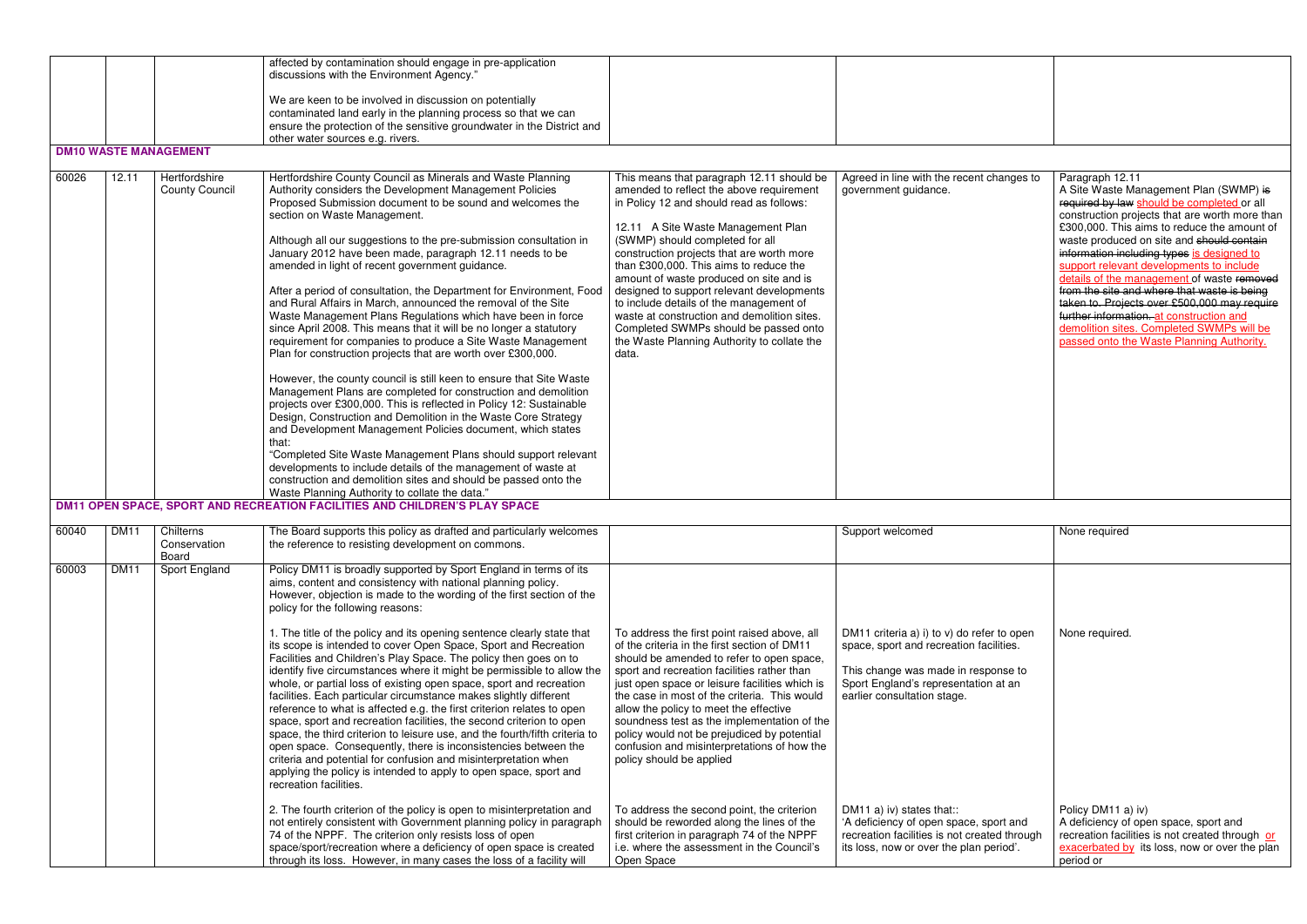|                     |             |                                        | exacerbate an existing deficiency rather than creating a new<br>deficiency (i.e. would add to a deficit rather than changing from a<br>surplus to a deficit). Paragraph 74 of the NPPF refers to losses only<br>being acceptable where assessments show clear surpluses of<br>provision which is different to a deficiency being created.  | Sport & Recreation Study 2005 and the<br>Open Space Update 2010 has shown the<br>open space, sport or recreation facility to be<br>clearly surplus to requirements. This would<br>address the potential misinterpretation of<br>this policy and allow it to accord with current<br>Government policy on this matter thereby<br>allowing the policy to accord with the<br>'effective' and 'consistent with national<br>policy' tests of soundness. | Agreed that additional wording is added to<br>make this clear.<br>Paragraph 74 of the NPPF does not state<br>that losses are only acceptable where<br>assessments show a clear surplus but<br>provides other scenarios where it may be<br>acceptable:<br>'Existing open space, sports and<br>recreational buildings and land, including<br>playing fields, should not be built on<br>unless:<br>an assessment has been<br>$\bullet$<br>undertaken which has clearly<br>shown the open space, buildings |                                                                                                       |
|---------------------|-------------|----------------------------------------|--------------------------------------------------------------------------------------------------------------------------------------------------------------------------------------------------------------------------------------------------------------------------------------------------------------------------------------------|---------------------------------------------------------------------------------------------------------------------------------------------------------------------------------------------------------------------------------------------------------------------------------------------------------------------------------------------------------------------------------------------------------------------------------------------------|--------------------------------------------------------------------------------------------------------------------------------------------------------------------------------------------------------------------------------------------------------------------------------------------------------------------------------------------------------------------------------------------------------------------------------------------------------------------------------------------------------|-------------------------------------------------------------------------------------------------------|
|                     |             |                                        |                                                                                                                                                                                                                                                                                                                                            |                                                                                                                                                                                                                                                                                                                                                                                                                                                   | or land to be surplus to<br>requirements; or<br>the loss resulting from the<br>proposed development would be<br>replaced by equivalent or better<br>provision in terms of quantity and<br>quality in a suitable location; or<br>the development is for alternative<br>sports and recreational provision,<br>the needs for which clearly<br>outweigh the loss.<br>75. Planning policies should<br>protect and enhance public rights<br>of way and access.                                               |                                                                                                       |
|                     |             |                                        | 3. The final criterion would not accord with paragraph 74 of the<br>NPPF as this would support enabling developments on playing fields<br>and other open space/sports facilities which does not accord with<br>current Government planning policy. None of the criteria in<br>paragraph 74 of the NPPF would support this policy approach. | To address the third point, the final criterion<br>of the first part of the policy should be<br>deleted. This would allow the policy to<br>accord with the NPPF and meet the<br>'consistent with national policy' test of<br>soundness.                                                                                                                                                                                                           | Agreed. Criterion deleted in line with<br>NPPF.                                                                                                                                                                                                                                                                                                                                                                                                                                                        | DM11a)<br>$v)$ It can be der<br>would benefit r<br>the facilities on<br>recreation facil<br>the site. |
|                     |             |                                        | <b>DM12 COMMUNITY, LEISURE AND CULTURAL FACILITIES</b>                                                                                                                                                                                                                                                                                     |                                                                                                                                                                                                                                                                                                                                                                                                                                                   |                                                                                                                                                                                                                                                                                                                                                                                                                                                                                                        |                                                                                                       |
| 60041               | <b>DM12</b> | <b>Chilterns District</b><br>Council   | The Board supports the policy as drafted.                                                                                                                                                                                                                                                                                                  |                                                                                                                                                                                                                                                                                                                                                                                                                                                   | Support Welcomed                                                                                                                                                                                                                                                                                                                                                                                                                                                                                       | None required                                                                                         |
| <b>DM13 PARKING</b> |             |                                        |                                                                                                                                                                                                                                                                                                                                            |                                                                                                                                                                                                                                                                                                                                                                                                                                                   |                                                                                                                                                                                                                                                                                                                                                                                                                                                                                                        |                                                                                                       |
| 60005               | <b>DM13</b> | Hertfordshire<br>Constabulary          | It was a little disappointing there was no mention of the BPA/ACPO<br>Park Mark scheme as most of the car parks within Three Rivers<br>Council area have now been accredited and we would like to look at<br>private car parks to make them as safe as the public car parks.                                                               |                                                                                                                                                                                                                                                                                                                                                                                                                                                   | We agreed to include details of the Park<br>Mark scheme within the forthcoming<br>Design SPD following representations<br>made at previous consultations.                                                                                                                                                                                                                                                                                                                                              | None required.                                                                                        |
| 60023               | <b>DM13</b> | <b>Watford Borough</b><br>Council      | National Policy should be rather NPPF than NPPS.                                                                                                                                                                                                                                                                                           | National Policy should be rather NPPF than<br>NPPS.                                                                                                                                                                                                                                                                                                                                                                                               | Agreed                                                                                                                                                                                                                                                                                                                                                                                                                                                                                                 | Policy Links tal<br><b>National Plann</b><br>Framework                                                |
|                     |             | <b>DM14 TELECOMMUNICATIONS</b>         |                                                                                                                                                                                                                                                                                                                                            |                                                                                                                                                                                                                                                                                                                                                                                                                                                   |                                                                                                                                                                                                                                                                                                                                                                                                                                                                                                        |                                                                                                       |
| 60024               | <b>DM14</b> | <b>Mobile Operators</b><br>Association | We would like to offer our support to the inclusion of policy DM14<br>Telecommunications, within the submission version of the<br>Development Management Policies DPD. We welcome the inclusion<br>of this policy within the Local Plan to facilitate telecommunications                                                                   |                                                                                                                                                                                                                                                                                                                                                                                                                                                   | Support welcomed                                                                                                                                                                                                                                                                                                                                                                                                                                                                                       | None required                                                                                         |

| Agreed that additional wording is added to<br>make this clear.                                                                                                                                                                                                                                                                                                                                                                                                                                                                                                                                                                                                                                                 |                                                                                                                                                                                                                 |
|----------------------------------------------------------------------------------------------------------------------------------------------------------------------------------------------------------------------------------------------------------------------------------------------------------------------------------------------------------------------------------------------------------------------------------------------------------------------------------------------------------------------------------------------------------------------------------------------------------------------------------------------------------------------------------------------------------------|-----------------------------------------------------------------------------------------------------------------------------------------------------------------------------------------------------------------|
| Paragraph 74 of the NPPF does not state<br>that losses are only acceptable where<br>assessments show a clear surplus but<br>provides other scenarios where it may be<br>acceptable:                                                                                                                                                                                                                                                                                                                                                                                                                                                                                                                            |                                                                                                                                                                                                                 |
| 'Existing open space, sports and<br>recreational buildings and land, including<br>playing fields, should not be built on<br>unless:<br>an assessment has been<br>$\bullet$<br>undertaken which has clearly<br>shown the open space, buildings<br>or land to be surplus to<br>requirements; or<br>the loss resulting from the<br>proposed development would be<br>replaced by equivalent or better<br>provision in terms of quantity and<br>quality in a suitable location; or<br>the development is for alternative<br>٠<br>sports and recreational provision,<br>the needs for which clearly<br>outweigh the loss.<br>75. Planning policies should<br>protect and enhance public rights<br>of way and access. |                                                                                                                                                                                                                 |
| Agreed. Criterion deleted in line with<br>NPPF.                                                                                                                                                                                                                                                                                                                                                                                                                                                                                                                                                                                                                                                                | DM11a)<br>v) It can be demonstrated that the users<br>would benefit more from the improvement of<br>the facilities on the open space, sport and<br>recreation facilities despite a loss of part of<br>the site. |
|                                                                                                                                                                                                                                                                                                                                                                                                                                                                                                                                                                                                                                                                                                                |                                                                                                                                                                                                                 |
| Support Welcomed                                                                                                                                                                                                                                                                                                                                                                                                                                                                                                                                                                                                                                                                                               | None required                                                                                                                                                                                                   |
|                                                                                                                                                                                                                                                                                                                                                                                                                                                                                                                                                                                                                                                                                                                |                                                                                                                                                                                                                 |
| We agreed to include details of the Park<br>Mark scheme within the forthcoming<br>Design SPD following representations<br>made at previous consultations.                                                                                                                                                                                                                                                                                                                                                                                                                                                                                                                                                      | None required.                                                                                                                                                                                                  |
| Agreed                                                                                                                                                                                                                                                                                                                                                                                                                                                                                                                                                                                                                                                                                                         | Policy Links table:<br>National Planning Statement Policy<br><b>Framework</b>                                                                                                                                   |
|                                                                                                                                                                                                                                                                                                                                                                                                                                                                                                                                                                                                                                                                                                                |                                                                                                                                                                                                                 |

| None required |
|---------------|
|               |
|               |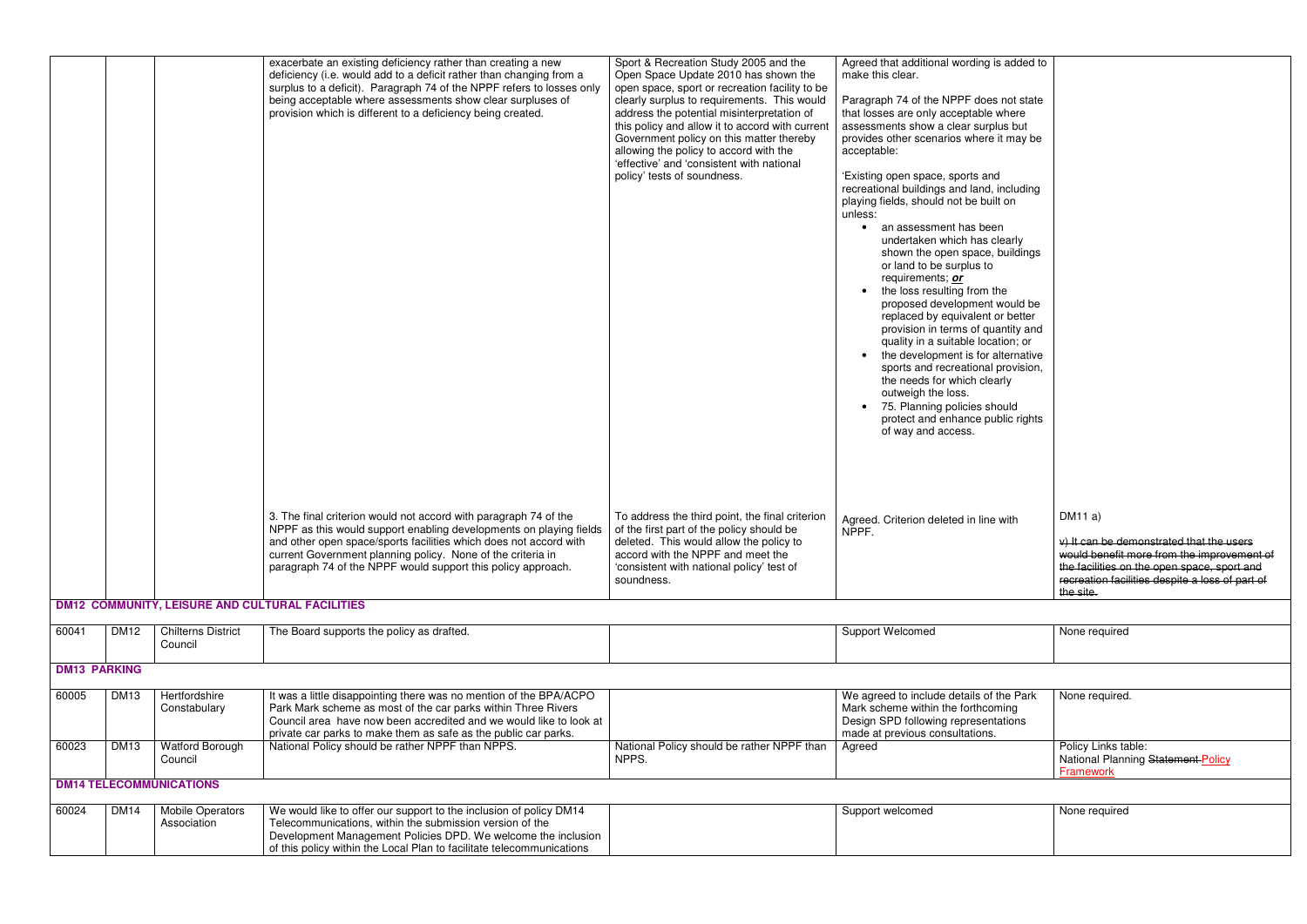|       |                      |                                        | development and support its provisions which we find to be in<br>accordance with the recently published National Planning Policy<br>Framework (NPPF) relating to both development planning and<br>support for communications infrastructure.                                                                                                                                                                                                                                                                                                                                                                                                                                                                                                                                                                                                                                                                                                                                                                                                                                                                                                                                                                                                                                                                                |                                                                                                                                                                                                                                                                                                                                                                                                                                                                                                                                                                                                                                                                                                                                                                                                                                                                                                    |                                                                                                                                                                                                                                                                                                                                                                                                                                                                                                                                                                                                                                                                                                                                                             |                                |
|-------|----------------------|----------------------------------------|-----------------------------------------------------------------------------------------------------------------------------------------------------------------------------------------------------------------------------------------------------------------------------------------------------------------------------------------------------------------------------------------------------------------------------------------------------------------------------------------------------------------------------------------------------------------------------------------------------------------------------------------------------------------------------------------------------------------------------------------------------------------------------------------------------------------------------------------------------------------------------------------------------------------------------------------------------------------------------------------------------------------------------------------------------------------------------------------------------------------------------------------------------------------------------------------------------------------------------------------------------------------------------------------------------------------------------|----------------------------------------------------------------------------------------------------------------------------------------------------------------------------------------------------------------------------------------------------------------------------------------------------------------------------------------------------------------------------------------------------------------------------------------------------------------------------------------------------------------------------------------------------------------------------------------------------------------------------------------------------------------------------------------------------------------------------------------------------------------------------------------------------------------------------------------------------------------------------------------------------|-------------------------------------------------------------------------------------------------------------------------------------------------------------------------------------------------------------------------------------------------------------------------------------------------------------------------------------------------------------------------------------------------------------------------------------------------------------------------------------------------------------------------------------------------------------------------------------------------------------------------------------------------------------------------------------------------------------------------------------------------------------|--------------------------------|
| 60042 | <b>DM14</b>          | Chilterns<br><b>Conservation Board</b> | The Board supports the policy as drafted.                                                                                                                                                                                                                                                                                                                                                                                                                                                                                                                                                                                                                                                                                                                                                                                                                                                                                                                                                                                                                                                                                                                                                                                                                                                                                   |                                                                                                                                                                                                                                                                                                                                                                                                                                                                                                                                                                                                                                                                                                                                                                                                                                                                                                    | Support welcomed                                                                                                                                                                                                                                                                                                                                                                                                                                                                                                                                                                                                                                                                                                                                            | None required                  |
|       | <b>DM15 MOORINGS</b> |                                        |                                                                                                                                                                                                                                                                                                                                                                                                                                                                                                                                                                                                                                                                                                                                                                                                                                                                                                                                                                                                                                                                                                                                                                                                                                                                                                                             |                                                                                                                                                                                                                                                                                                                                                                                                                                                                                                                                                                                                                                                                                                                                                                                                                                                                                                    |                                                                                                                                                                                                                                                                                                                                                                                                                                                                                                                                                                                                                                                                                                                                                             |                                |
| 60031 | <b>DM15</b>          | <b>Canal &amp; River Trust</b>         | We welcome the inclusion of a moorings policy and the Councils<br>recognition that residential moorings (or houseboats as the Council<br>refer to them offer a lifestyle choice, diversity and added security to<br>the Canal. However the title of this section is misleading as it<br>appears to refer to all types of mooring.<br>The Council must be aware that Long term leisure moorings on the                                                                                                                                                                                                                                                                                                                                                                                                                                                                                                                                                                                                                                                                                                                                                                                                                                                                                                                       | If the title of the policy is changed to                                                                                                                                                                                                                                                                                                                                                                                                                                                                                                                                                                                                                                                                                                                                                                                                                                                           | Comment noted<br>The policies can only be applied to                                                                                                                                                                                                                                                                                                                                                                                                                                                                                                                                                                                                                                                                                                        | None required<br>None required |
|       |                      |                                        | canal do not require the benefit of planning permission and<br>therefore, with the current imprecise wording the plan is not effective<br>as the LPA cannot deliver the policy as worded. By retaining the<br>current title the Council appear to be controlling a permitted use of<br>the canal.<br>Further comment made in relation to this policy for information only<br>and not in relation to the test of legal compliance or soundness;<br>Point iv) requires moorings to be accessible by service vehicles.<br>The Canal & River Trust does not require service vehicle access at<br>residential moorings - there are already many sites where this is not<br>possible. The following is a link to our own residential mooring policy<br>which may be of interest to the Council.<br>http://canalrivertrust.org.uk/boating/mooring/mooring-policies                                                                                                                                                                                                                                                                                                                                                                                                                                                                 | 'Residential Moorings' and the wording<br>changed to 'Proposals for residential<br>moorings will only be permitted on the canal<br>where adjacent to the existing built-up area<br>and it can be demonstrated that the<br>proposal will: then the policy will then<br>be deliverable and therefore sound and<br>effective.<br>Assuming that the Council are seeking to<br>control residential moorings rather than all<br>moorings then requirement of point i) of the<br>policy may need further consideration. With<br>completely new residential mooring sites<br>there will not be an issue as the number of<br>leisure moorings will not decrease as a<br>result.<br>With conversions from leisure to residential<br>(depending on the circumstances) the<br>Council may wish to consider altering the<br>policy point to state that replacement leisure<br>moorings may need to be provided. | proposals that require planning<br>permission and does not effect permitted<br>development.<br>The policy not only seeks to control<br>applications for residential moorings but<br>also for other moorings that may occur<br>over the plan period, such as moorings for<br>office use. The policy is therefore<br>considered to be effective.                                                                                                                                                                                                                                                                                                                                                                                                              |                                |
| 60043 | <b>DM15</b>          | Chilterns<br>Conservation<br>Board     | The Board supports the policy as drafted.                                                                                                                                                                                                                                                                                                                                                                                                                                                                                                                                                                                                                                                                                                                                                                                                                                                                                                                                                                                                                                                                                                                                                                                                                                                                                   |                                                                                                                                                                                                                                                                                                                                                                                                                                                                                                                                                                                                                                                                                                                                                                                                                                                                                                    | Support welcomed                                                                                                                                                                                                                                                                                                                                                                                                                                                                                                                                                                                                                                                                                                                                            | None required                  |
|       |                      | <b>APPENDIX 2 DESIGN CRITERIA</b>      |                                                                                                                                                                                                                                                                                                                                                                                                                                                                                                                                                                                                                                                                                                                                                                                                                                                                                                                                                                                                                                                                                                                                                                                                                                                                                                                             |                                                                                                                                                                                                                                                                                                                                                                                                                                                                                                                                                                                                                                                                                                                                                                                                                                                                                                    |                                                                                                                                                                                                                                                                                                                                                                                                                                                                                                                                                                                                                                                                                                                                                             |                                |
| 60006 | A2                   | Hertfordshire<br>Constabulary          | We still have concerns over Appendix 2 which sets out the design<br>criteria against which development proposals will be assessed.<br>There is no reference to proposals being required to embrace<br>Secured by Design principles which runs contrary to policies within<br>the adopted Core Strategy. Policy CP1 of the Core Strategy<br>emphasises the importance of promoting high enduring design<br>quality that reduces opportunities for crime and anti-social behaviour<br>while Policy CP12 expects development proposals to: "Design out<br>opportunities for crime and anti-social behaviour through the<br>incorporation of appropriate measures to minimise the risk of crime<br>and create safe and attractive places".<br>None of the above appears to have been addressed with the design<br>criteria listed in Appendix 2, furthermore, it could be argued that the<br>design criteria in Appendix 2 fails to address paragraphs 35, 58 and<br>69 of the NPPF which confirms the importance of promoting 'safe<br>and accessible environments where crime and disorder, and the fear<br>of crime, do not undermine the quality of life or community<br>cohesion'.<br>I appreciate that Policy CP12 was agreed last year and it would be<br>difficult to change but I do feel there is a need to encompass |                                                                                                                                                                                                                                                                                                                                                                                                                                                                                                                                                                                                                                                                                                                                                                                                                                                                                                    | Designing out crime is incorporated in the<br>Core Strategy in Policy CP12 Design of<br>Development,<br>paragraph h) Design out opportunities for<br>crime and anti-social behaviour through<br>the incorporation of appropriate measures<br>to minimise the risk of crime and create<br>safe and attractive places.<br>Policy CP1 Overarching Policy on<br>Sustainable Development,<br>paragraph n) promote buildings and<br>public spaces of a high enduring design<br>quality that respects local distinctiveness,<br>is accessible to all and reduces the<br>opportunities for crime and anti-social<br>behaviour.<br>Detailed design guidance and standards<br>will be provided in the Three Rivers<br>Design Guide Supplementary Planning<br>Document | None required                  |

|                                                         | None required |
|---------------------------------------------------------|---------------|
| ed to<br>g<br>t permitted                               | None required |
| ontrol<br>orings but<br>ay occur<br>moorings for<br>ore |               |
|                                                         | None required |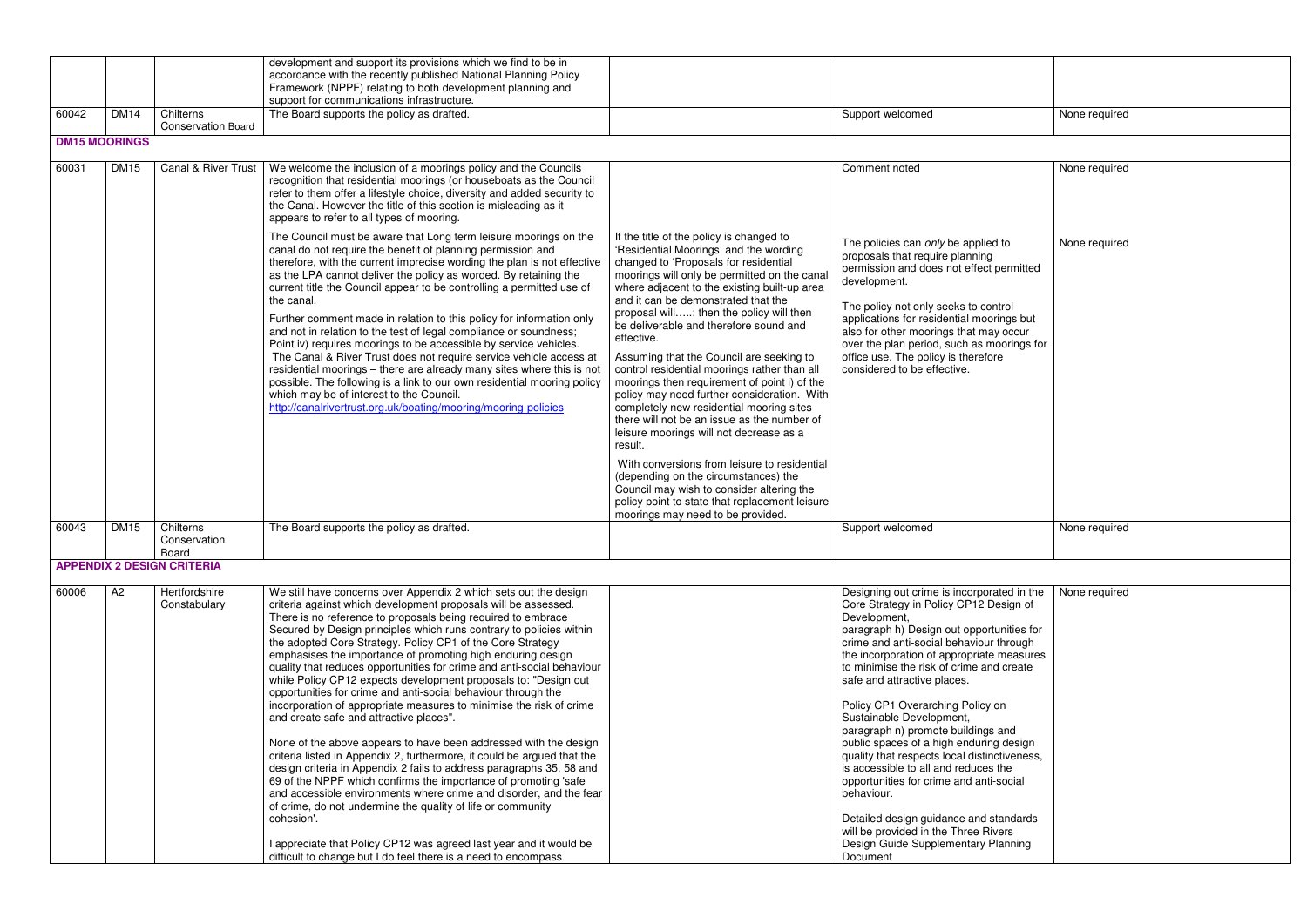| 60027 | A <sub>5</sub>        | <b>APPENDIX 5 PARKING STANDARDS</b><br>The Theatres Trust | Secured by Design within the DMPLDD document so that anyone<br>using the document is aware of the Councils move towards reducing<br>criminality within its boundaries.<br>I am aware we will be involved in the Design SPD but as mentioned<br>in our submission in February 2012 we do have concerns over<br>Appendix 2.<br>Thank you for including sui generis within the Car Parking Standards<br>section although we are a tad disappointed that this has not been<br>expanded to provide guidance for sui generis venues as the D2<br>section has five very specific entries.                                                                                                                                                                                                                                                                                                                                                                                                                                                                                                                                                                                                                                                                                                                                                                                                                                                                                                                                                                                                                                                                                                                                                                                                                                                                                                                                                                                                                                                                                                                                                                                                                                                                                                                                                                                                                                                                                                                                                                                                                                                                                                                 | For clarity and accuracy in a development<br>management document Motor Trade<br>Related items should come as a sub<br>heading under sui generis.<br>As an example, parking standards for<br>theatres could be:<br>Sui generis = 1 cycle stand per 40 seats - 1<br>parking space per 5 fixed seats - adequate<br>turning and loading facilities inc. space for | Further guidance relating to Secured by<br>Design will be incorporated into the above<br>SPD in consultation with Hertfordshire<br>Constabulary's Crime Prevention Design<br>Advisor.<br>It is considered inappropriate to list all the<br>possible uses in Appendix 3 under sui<br>generis so it is clear that car parking<br>standards will be considered on an<br>individual basis.                                                                                                                                                                                                                                                                                                                      | None required |
|-------|-----------------------|-----------------------------------------------------------|----------------------------------------------------------------------------------------------------------------------------------------------------------------------------------------------------------------------------------------------------------------------------------------------------------------------------------------------------------------------------------------------------------------------------------------------------------------------------------------------------------------------------------------------------------------------------------------------------------------------------------------------------------------------------------------------------------------------------------------------------------------------------------------------------------------------------------------------------------------------------------------------------------------------------------------------------------------------------------------------------------------------------------------------------------------------------------------------------------------------------------------------------------------------------------------------------------------------------------------------------------------------------------------------------------------------------------------------------------------------------------------------------------------------------------------------------------------------------------------------------------------------------------------------------------------------------------------------------------------------------------------------------------------------------------------------------------------------------------------------------------------------------------------------------------------------------------------------------------------------------------------------------------------------------------------------------------------------------------------------------------------------------------------------------------------------------------------------------------------------------------------------------------------------------------------------------------------------------------------------------------------------------------------------------------------------------------------------------------------------------------------------------------------------------------------------------------------------------------------------------------------------------------------------------------------------------------------------------------------------------------------------------------------------------------------------------|---------------------------------------------------------------------------------------------------------------------------------------------------------------------------------------------------------------------------------------------------------------------------------------------------------------------------------------------------------------|-------------------------------------------------------------------------------------------------------------------------------------------------------------------------------------------------------------------------------------------------------------------------------------------------------------------------------------------------------------------------------------------------------------------------------------------------------------------------------------------------------------------------------------------------------------------------------------------------------------------------------------------------------------------------------------------------------------|---------------|
|       | <b>OTHER COMMENTS</b> |                                                           |                                                                                                                                                                                                                                                                                                                                                                                                                                                                                                                                                                                                                                                                                                                                                                                                                                                                                                                                                                                                                                                                                                                                                                                                                                                                                                                                                                                                                                                                                                                                                                                                                                                                                                                                                                                                                                                                                                                                                                                                                                                                                                                                                                                                                                                                                                                                                                                                                                                                                                                                                                                                                                                                                                    | one coach or 16.5m lorry.                                                                                                                                                                                                                                                                                                                                     |                                                                                                                                                                                                                                                                                                                                                                                                                                                                                                                                                                                                                                                                                                             |               |
| 60001 | <b>DMP</b><br>Other   | McCarthy & Stone                                          | McCarthy and Stone feel there is a need to ensure that greater<br>policy weight and emphasis be placed upon the ageing population<br>and their associated housing needs and options. It should not be<br>underestimated that unless it is properly planned for over the next 20<br>years there is likely to be a serious short fall in specialist<br>accommodation for the older population, which will have a knock on<br>effect in meeting housing needs of the whole area and wider policy<br>objectives. McCarthy and Stone therefore would like to suggest<br>policy consideration in the production of the document.<br>McCarthy and Stone have already commented on this document<br>during the first consultation period and it is still considered that this<br>document is unsound, as it fails to give appropriate policy weight on<br>this important issue, it would make it unsound given the position set<br>out by the NPPF. The Council is weak on policy that promotes<br>housing and accommodation for the ageing population.<br>Core strategy Policy CP3 at the more strategic level makes<br>references to encouragement of housing for the elderly and<br>supported and specialist accommodation in suitable and sustainable<br>locations. The opportunity exists to provide a dedicated policy or<br>acknowledge within Policy DM1 the benefits of older person's<br>accommodation including owner occupier retirement and extra care<br>housing. The SHMA identifies that the projected 1200 population<br>increase by 2021 will be mainly in the over 50 sector. The number of<br>households will increase to 2,900 (8.5%) with mainly single persons<br>households. The opportunity exists to provide more policy support<br>for this sector. Retirement housing is a highly sustainable and<br>specialist form of accommodation which will significantly help to<br>address the need for accommodation for the older population. It will<br>provide options and choices for people who may be looking to<br>downsize and relocate to more accessible locations within the<br>Borough.<br>Retirement housing is a highly sustainable and specialist form of<br>accommodation which will significantly help to address the need for<br>accommodation for the older population. It will provide options and<br>choices for people who may be looking to downsize and relocate to<br>more accessible locations within the Borough. By actively supporting<br>such accommodation at policy level whether through proactive<br>policies or specific land allocation the supply of retirement housing<br>will increase and help release larger properties back into the housing |                                                                                                                                                                                                                                                                                                                                                               | The Core Strategy Policy CP3 Housing<br>Mix and Density states that 'The Council<br>will require housing proposals to take into<br>account the range of housing needs in<br>terms of size and type of dwellings as<br>identified by the Strategic Housing Market<br>Assessments This includes provision<br>of housing for the elderly and supported<br>and specialist accommodation which will<br>be encouraged in suitable and<br>sustainable locations.'<br>Core Strategy Policy CP1 g) states 'build<br>mixed and sustainable communities by<br>providing housing across a range of<br>tenures and types including affordable<br>housing'<br>No need to repeat in Development<br>Management Policies DPD | None required |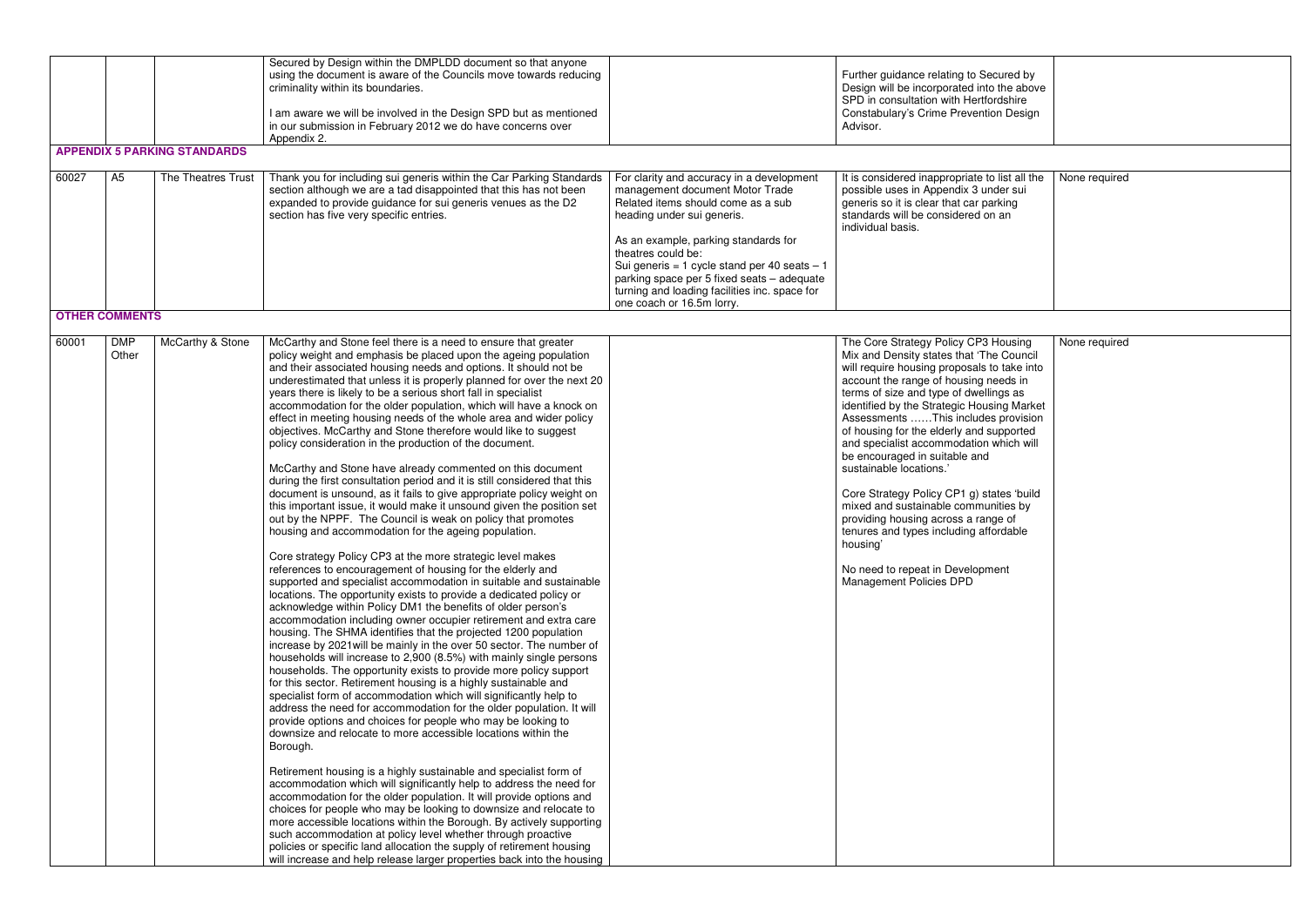| market for more efficient use of the housing stock. Taking into<br>account the national evidence of an ageing population which is<br>backed up at the local level a specific reference to the needs of the<br>ageing population should be included to identify the wide ranging<br>issues that will be associated with a larger proportion of people in<br>need of accommodation, care and other facilities which cannot be<br>addressed under the wider "residential" heading. The complex<br>needs, expectations, provision of care and support will vary<br>considerably within this age group and there will be a need to<br>provide a holistic approach to different types of housing and care<br>provision from the public and private sector. This position is backed<br>up by a number of policy documents including the National Planning<br>Policy Framework (NPPF) which are set out in the following<br>paragraphs.                                                                                                                                                                                                                                                                                                                                             |  |
|-----------------------------------------------------------------------------------------------------------------------------------------------------------------------------------------------------------------------------------------------------------------------------------------------------------------------------------------------------------------------------------------------------------------------------------------------------------------------------------------------------------------------------------------------------------------------------------------------------------------------------------------------------------------------------------------------------------------------------------------------------------------------------------------------------------------------------------------------------------------------------------------------------------------------------------------------------------------------------------------------------------------------------------------------------------------------------------------------------------------------------------------------------------------------------------------------------------------------------------------------------------------------------|--|
| Specialist Accommodation for the Older Population - NPPF                                                                                                                                                                                                                                                                                                                                                                                                                                                                                                                                                                                                                                                                                                                                                                                                                                                                                                                                                                                                                                                                                                                                                                                                                    |  |
| The National Planning Policy Framework sets out the strategic case<br>to assess the housing need for the older population. Para 50 of the<br>NPPF states that  To deliver a wide choice of high quality homes,<br>widen opportunities for home ownership and create sustainable,<br>inclusive and mixed communities, local planning authorities should:<br>"plan for a mix of housing based upon current and future<br>demographic trends and the needs of different groups in the<br>community (such as, but not limited to, families with children, older<br>people, people with disabilities " and "identify the size, type,<br>tenure and range of housing that is required in particular locations<br>reflecting local demand" and "where they have identified that<br>affordable housing is needed, set policies for meeting this need on<br>site, unless off site provision or financial contribution of broadly<br>equivalent value can be robustly justified (for example to improve or<br>make more effective use of the existing housing stock) and the<br>agreed approach contributes to the objective of creating mixed and<br>balanced communities. Such policies should be sufficiently flexible<br>to take account of changing market conditions over time. |  |
| By 2026 older people will account for almost half (48 per cent) of the<br>increase in the total number of households, resulting in 2.4 million<br>more older households than there are today. The number of people<br>aged 85 or over will increase by 2.3 million by 2036 - 184 per cent<br>increase. The ageing of society poses one of our greatest housing<br>challenges. The Government has recognised this and has set out its<br>aims and objectives of providing more specialised housing for older<br>people in 'A National Strategy for Housing in an Ageing Society -<br>Lifetime Homes, Lifetime Neighbourhoods'. The National Strategy<br>identifies the important role the planning system has in delivering<br>housing choice for older people, stating;                                                                                                                                                                                                                                                                                                                                                                                                                                                                                                     |  |
| 'Spatial planning offers a new and real opportunity to provide more<br>and better quality housing $-$ across the necessary range $-$ for an<br>ageing population in a way that we've not done before.'                                                                                                                                                                                                                                                                                                                                                                                                                                                                                                                                                                                                                                                                                                                                                                                                                                                                                                                                                                                                                                                                      |  |
| In respect to future planning policy the Strategy is clear as to the<br>level of importance to be given to an ageing society, stating;                                                                                                                                                                                                                                                                                                                                                                                                                                                                                                                                                                                                                                                                                                                                                                                                                                                                                                                                                                                                                                                                                                                                      |  |
| 'Recent reforms to the planning system require regional and local<br>plans to take proper account of ageing and the needs of older<br>people. Future planning policy reform will reflect the high priority we<br>are giving to the challenge of ageing.'                                                                                                                                                                                                                                                                                                                                                                                                                                                                                                                                                                                                                                                                                                                                                                                                                                                                                                                                                                                                                    |  |
| It is considered that in light of the Government Strategy guidance<br>that it is appropriate for the document to have greater regard to this<br>objective. My Client's response is based on meeting the<br>Government's objective, set out in the National Strategy, to ensure                                                                                                                                                                                                                                                                                                                                                                                                                                                                                                                                                                                                                                                                                                                                                                                                                                                                                                                                                                                              |  |

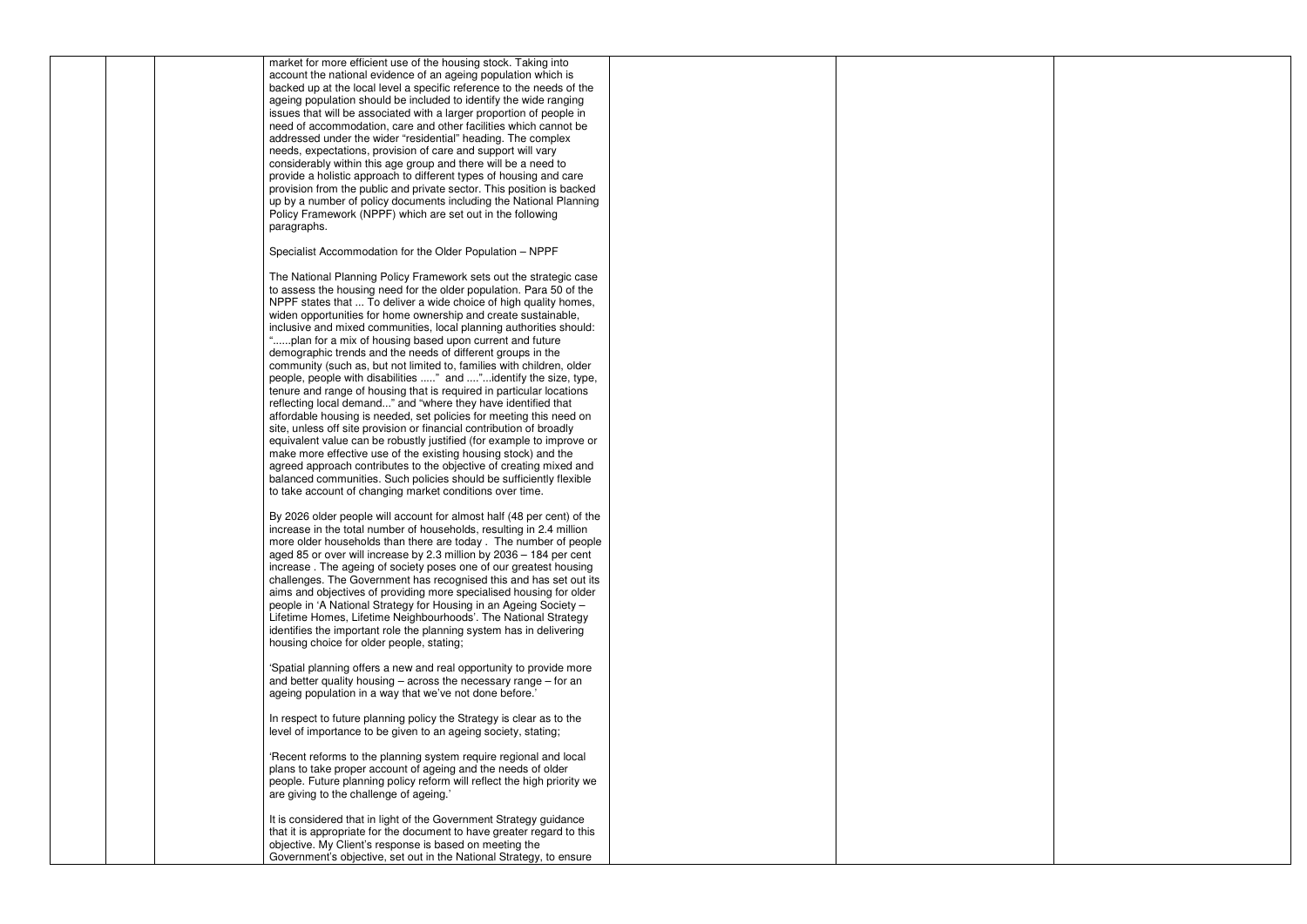|  | that sufficient specialist housing is delivered to meet the growing<br>needs of an ageing population. This is reinforced in recent<br>publications, please refer to the attached appendix to this letter.                                                                                                                                                                                                                                                                                                                                                                                                                                                                                                                                                                                                                                                                                                                                                                                                                                                                                       |  |
|--|-------------------------------------------------------------------------------------------------------------------------------------------------------------------------------------------------------------------------------------------------------------------------------------------------------------------------------------------------------------------------------------------------------------------------------------------------------------------------------------------------------------------------------------------------------------------------------------------------------------------------------------------------------------------------------------------------------------------------------------------------------------------------------------------------------------------------------------------------------------------------------------------------------------------------------------------------------------------------------------------------------------------------------------------------------------------------------------------------|--|
|  | The ageing population has increasingly been seen as a potential<br>issue that needs to be positively planned for in all new Local<br>Development Frameworks and particularly at the Core Strategy<br>level. The Department of Health and Communities and I wan I Local<br>Government document 'Lifetime Homes, Lifetime Neighbourhoods -<br>A National Strategy for Housing in an Ageing Society' dated<br>February 2008 takes this further in looking at the wide range of<br>options that policy makers need to include in formulating future<br>plans. The Strategy identified providing a positive vision for<br>specialised housing and providing more homes and more choice<br>through public funding and encouraging private sector provision<br>through planning system reforms(para 27). The strategy also noted<br>that the vast majority of older householders (68%) owned their own<br>home in 2001, and the figure was projected to rise to 75% by 2026.<br>As such, these people are expected to wish to maintain their own<br>independence by continuing to own their own homes. |  |
|  | Chapter 11 of the Lifetimes Homes strategy specifically deals with<br>specialised housing identifying that there is a continuing need for<br>specialised housing and that such accommodation will continue to<br>offer a certain advantage over private housing, particularly to those<br>who need a physical environment designed for those with<br>impairments, better access to help and care, company and a sense<br>of safety. In the provision of appropriate accommodation for the<br>elderly it is also recognised that the private sector has a major<br>strategic role in this.                                                                                                                                                                                                                                                                                                                                                                                                                                                                                                       |  |
|  | <b>Specialist Retirement Housing Needs</b>                                                                                                                                                                                                                                                                                                                                                                                                                                                                                                                                                                                                                                                                                                                                                                                                                                                                                                                                                                                                                                                      |  |
|  | Specialist retirement housing meets a number of Core Strategy aims<br>and yet is given little weight in the overall document. Retirement<br>Housing and Assisted Living Extra Care:<br>1. brings older people closer to transport links, local shops and<br>services reducing car dependency,<br>2. enables older people to release equity,<br>3. frees up the housing chain,<br>4. reduces under occupation and meets the wider Core Strategy<br>aims of retaining and enhancing much needed housing stock to<br>families (85% of McCarthy and Stone customers downsize from<br>houses to move to retirement housing),<br>5. creates opportunities for more efficient provision of local care<br>services e.g. GP services, reduces the need for respite care after<br>hospital stays, offers a supportive setting with close family,<br>neighbours and house manager, reduces pressure on working<br>families to provide informal care, and<br>6. it makes optimum use of centrally located brownfield sites.                                                                                 |  |
|  | Well located and designed specialist housing for older home owners<br>is a highly sustainable form of housing. There should be a<br>presumption in favour of sustainable housing and in particular<br>specialist housing which is being proposed on suitable sites.                                                                                                                                                                                                                                                                                                                                                                                                                                                                                                                                                                                                                                                                                                                                                                                                                             |  |
|  | Mix of Housing – A retirement and care development such as that<br>developed by McCarthy and Stone is an important contributor to the<br>housing mix in a particular area. By its very nature it is a single entity<br>with communal space and facilities and could not provide a mix of<br>house types and tenure within the same block.                                                                                                                                                                                                                                                                                                                                                                                                                                                                                                                                                                                                                                                                                                                                                       |  |
|  | Summary                                                                                                                                                                                                                                                                                                                                                                                                                                                                                                                                                                                                                                                                                                                                                                                                                                                                                                                                                                                                                                                                                         |  |
|  |                                                                                                                                                                                                                                                                                                                                                                                                                                                                                                                                                                                                                                                                                                                                                                                                                                                                                                                                                                                                                                                                                                 |  |

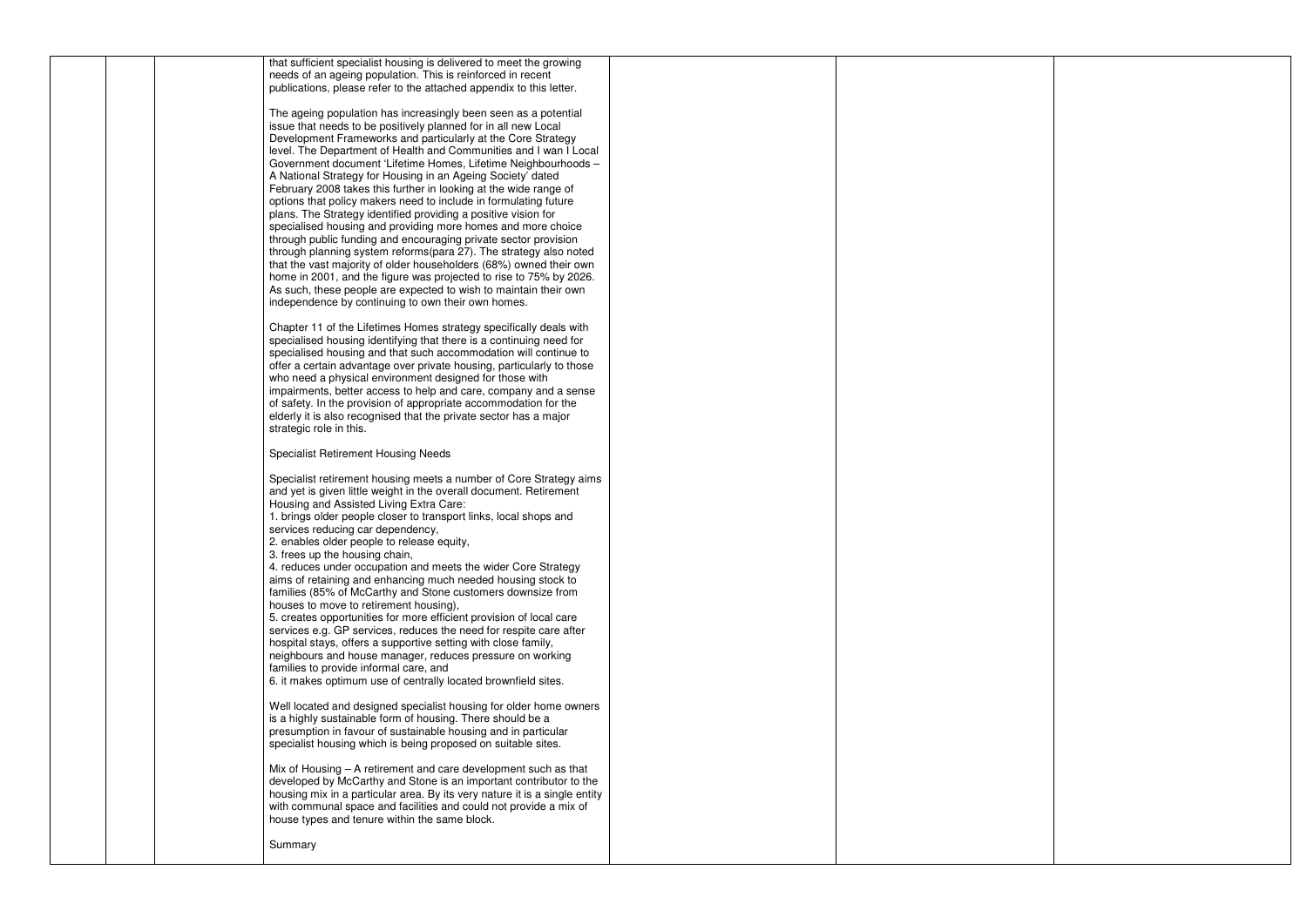| 60002 | <b>DMP</b><br>Other | <b>Philip Gibbs</b> | The document seems well thought out, balanced and seems to me<br>to address issues for the area in a positive way.                                                                                                                                                                                                                                                                                                                                                                                                                                                                                                                                                              | Support welcomed. |
|-------|---------------------|---------------------|---------------------------------------------------------------------------------------------------------------------------------------------------------------------------------------------------------------------------------------------------------------------------------------------------------------------------------------------------------------------------------------------------------------------------------------------------------------------------------------------------------------------------------------------------------------------------------------------------------------------------------------------------------------------------------|-------------------|
|       |                     |                     | I have appended to this letter recent assessments and reports that<br>reinforce the need for LPAs to give more appropriate weight to such<br>specialist housing and extra care. I trust that due weight will be given<br>to these reports and the requirements of the NPPF to provide policy<br>support for this highly sustainable form of development.                                                                                                                                                                                                                                                                                                                        |                   |
|       |                     |                     | If the Policy Document fails to accredit sufficient policy weight on this<br>important issue, it would make it unsound given the position set out<br>by the NPPF.                                                                                                                                                                                                                                                                                                                                                                                                                                                                                                               |                   |
|       |                     |                     | It is clear from local and national statistical data that the<br>demographics of the Three Rivers District and the UK as a whole<br>are ageing. The Council recognise the current and future increase in<br>the older people in the district and in older person households which<br>will have significant implications on the overall housing market in a<br>district with many physical constraints on residential development.<br>The evidence suggests that there is a current and growing need for<br>specialised forms of private sector accommodation for older persons<br>such as retirement housing (cat II type sheltered housing) and<br>assisted living extra care. |                   |

## **MINOR CHANGES (Officer)**

|  |                                                | New section entitled Overarching Policy      | Add in to Page 2 if possible                     |
|--|------------------------------------------------|----------------------------------------------|--------------------------------------------------|
|  | The National Planning Policy Framework         | on Sustainable Development.                  |                                                  |
|  | states that Local Plans should be based        |                                              | PRESUMPTION IN FAVOUR OF                         |
|  | upon and reflect the presumption in favour     | Aim of the Policy                            | SUSTAINABLE DEVELOPMENT                          |
|  | of sustainable development, with clear         | This policy aims to ensure that decisions    | A positive approach to considering               |
|  | policies that will guide how the presumption   | are taken in line with the presumption in    | development proposals will be taken that         |
|  | should be applied locally (paragraph 15). As   | favour of sustainable development as set     | reflects the presumption in favour of            |
|  | a result there is a need for a clear policy in | out in the National Planning Policy          | sustainable development contained in the         |
|  | all draft Local Plans that reflect this        | Framework (NPPF). In doing so, it helps      | National Planning Policy Framework. Where        |
|  | expectation. The Inspector considers that      | to achieve all of the core objectives of the | appropriate, the Council will work proactively   |
|  | the inclusion of the following model policy,   | Core Strategy.                               | with applicants jointly to find solutions which  |
|  | which is set out on the Planning Portal,       | Reason for the Policy                        | mean that proposals can be approved              |
|  | would address this matter.                     | The policies and proposals in the            | wherever possible, and to secure                 |
|  |                                                | Development Management Policies LDD,         | development that improves the economic,          |
|  |                                                | as well as in other Local Development        | social and environmental conditions in the       |
|  |                                                | Documents, reflect the presumption in        | area.                                            |
|  |                                                | favour of sustainable development set out    | Planning law requires that applications for      |
|  |                                                | in paragraphs 11 to 16 of the NPPF, and      | planning permission must be determined in        |
|  |                                                | the inclusion of this policy avoids any      | accordance with the development plan unless      |
|  |                                                | doubt about whether the LDF complies         | material considerations indicate otherwise       |
|  |                                                | with the presumption.                        | (Footnote1). Planning applications that accord   |
|  |                                                | How will the Policy be achieved?             | with the policies in the development plan        |
|  |                                                | The policy will be delivered through         | (including, where relevant, with policies in     |
|  |                                                | decisions on applications for planning       | neighbourhood plans) will be approved            |
|  |                                                | permission, which will be taken in line with | without delay, unless material considerations    |
|  |                                                | the considerations set out in the policy,    | indicate otherwise. Proposed development         |
|  |                                                | where the starting point is the              | that conflicts with the development plan will be |
|  |                                                | development plan.                            | refused, unless other material considerations    |
|  |                                                | How will the Policy be monitored?            | indicate otherwise.                              |
|  |                                                | The policy will be monitored through         | Where there are no policies relevant to the      |
|  |                                                | monitoring of the other policies within the  | application or relevant policies are out of date |
|  |                                                | Local Development Framework.                 | at the time of making the decision then          |
|  |                                                |                                              | permission will be granted unless material       |
|  |                                                |                                              | considerations indicate otherwise - taking into  |
|  |                                                |                                              | account whether:                                 |
|  |                                                |                                              | • Any adverse impacts of granting                |

| d. | None required. |
|----|----------------|
|    |                |
|    |                |